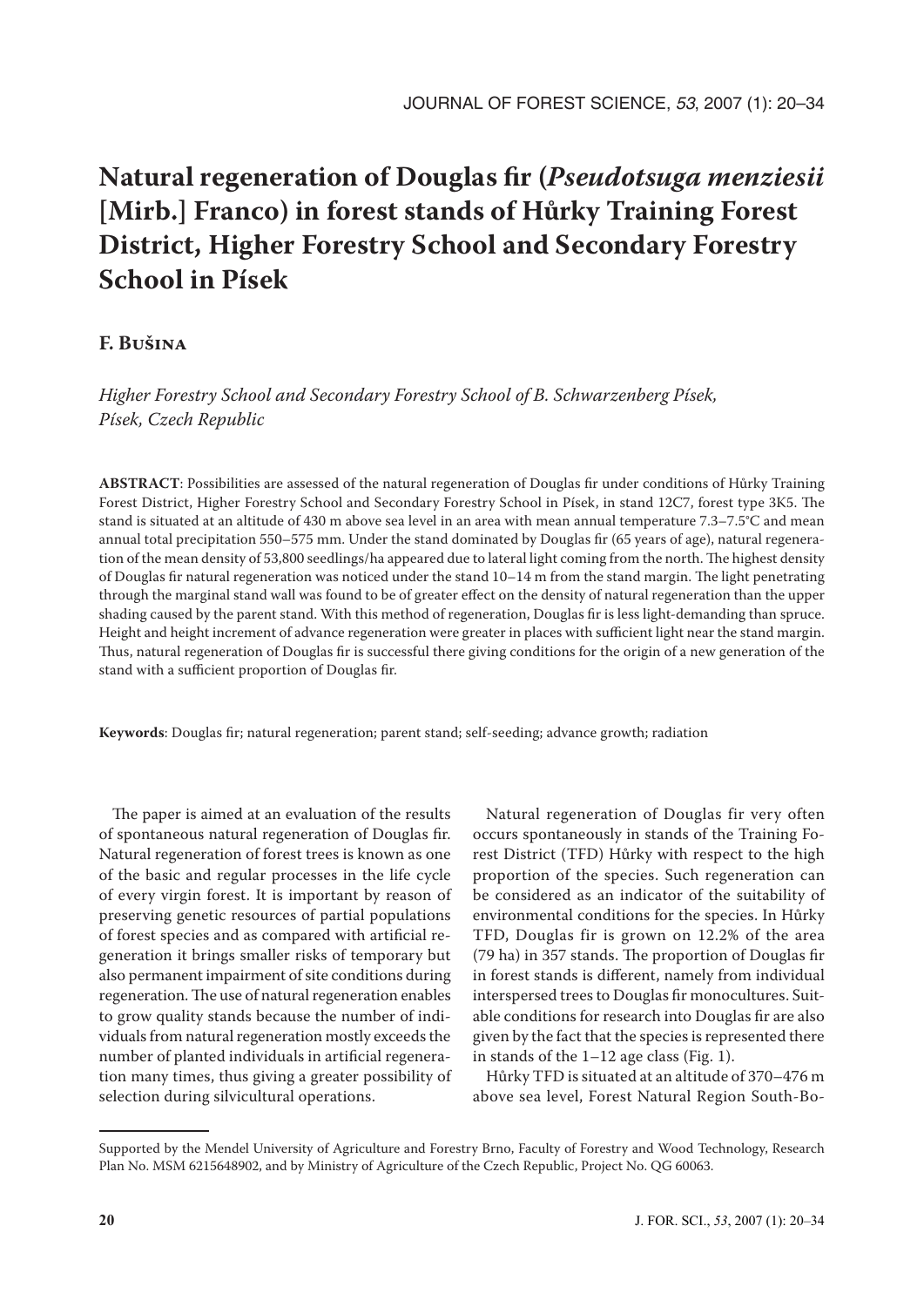

Fig. 1. Proportion of Douglas fir in stands of Hůrky Training Forest District in age classes (according to the working plan as of 1 Jan. 2000)

hemian Basins, mean annual temperature 7.3 to 7.7°C and mean annual total precipitation 550 to 575 mm.

The study was carried out in stand 12C7 with the 90% proportion of Douglas fir. The spontaneous natural regeneration of Douglas fir and other species originated there as a result of felling a neighbouring stand where the access of lateral light under the stand from the north was enabled. Effects of light on the growth of advance regeneration and factors endangering the success of natural regeneration were also studied.

The aim of the study is to characterize favourable conditions for the origin of natural regeneration of Douglas fir and for the subsequent growth of selfseeding and advance regeneration. On the basis of the results we want to determine potential regeneration procedures that could make possible intentional natural regeneration of Douglas fir at required quantity and quality.

## **An Overview and Analysis of Problems of Douglas Fir Natural Regeneration**

In 2004 in forests of the Czech Republic, natural regeneration of all species was recorded on the area of 3,401 ha, i.e. 15% of the total extent of regeneration. Since 2000, the proportion of natural regeneration has been roughly on the same level (KOLEKTIV 2005). Biological conditions of natural regeneration in Douglas fir are favourable. ÚRADNÍČEK and Chmelař (1995) reported 5- to 7-year intervals between seed years, the beginning of fertility in 20 to 30 years. The fertility is preserved up to high age. Seeds germinate well on the mineral soil, the majority of seeds falling within a distance of 300 m from the stand with bearing Douglas fir trees.

Kinský and Šika (1987) described problems with pollination in individual trees, in small groups and in stands where Douglas fir is only interspersed. There a high proportion of sterile seeds occurs. Female flowers can be damaged by late frosts and seeds are attacked by *Megastigmus spermotrophus* WACHTL.

The natural range of Douglas fir original distribution in North America takes up extensive areas from the coast of the Pacific Ocean to high-elevation locations of the Cascade Mts., from northern Mexico to 56° northern latitude. According to Hofman (1964), this huge range with different natural conditions indicates considerable plasticity of the species. It made it possible to create a large number of provenances with different requirements, growth characteristics and resistance to abiotic and biotic harmful agents. Šika and Vinš (1978) stated that Douglas fir was the most important commercial species in the USA. The species represented nearly ¼ of the growing stock of all coniferous stands. Methods of management in these stands also differ. There are stands that are left to their natural development, and mainly stands where various methods of management of different intensity are used (KOHNLE 2001).

Douglas fir is most abundant in the northern part of the Pacific range – in British Columbia, on Vancouver island and in Washington and Oregon. Within the Pacific range, it is possible to define several altitudinal zones differing in the proportion of Douglas fir in stands. According to HOFMAN (1964), in northern areas of the coastal zone under conditions of humid oceanic climate, Douglas fir manifests itself as a pioneer species with rich fertility, well extensible seed and tolerance to full light. It can quickly occupy extensive bare areas after fires, natural disasters or extensive logging operations. Other species (*Picea sitchensis* CARR., *Tsuga heterophylla* SARG and *Thuja plicata* DON.) occur later under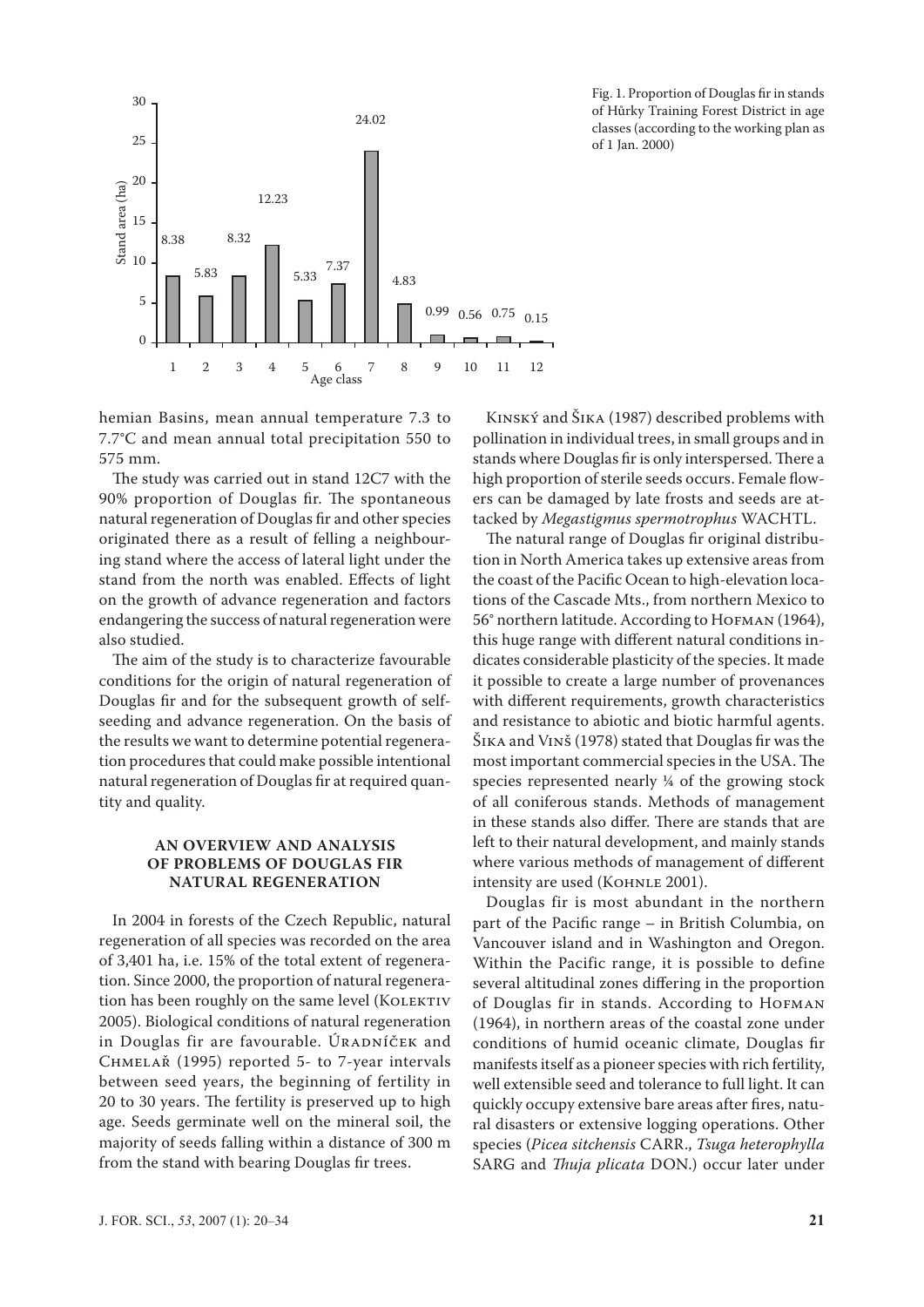the shelter of Douglas fir. The upper storey of these stands is later created mainly by Sitka spruce and Douglas fir. In uplands and in the submontane zone (in regions of temperate oceanic climate) which is referred to as the climatic and growth optimum of Douglas fir the species reaches about an 80% proportion and forming even pure stands. However, also in these regions, a small regeneration potential of Douglas fir under its stand is noted. Douglas fir is considered to be a climax species only in the driest areas of its natural range where it grows together with various species of pine.

Douglas fir regenerates well in regions out of the range of its natural distribution in countries where it was introduced. HOFMAN (1964) reported that in the majority of European countries, natural regeneration of Douglas fir occurred under the shelter of a parent stand quite frequently at an age of about 60 years mainly in stands properly tended.

In Bohemia, there is also experience with the natural regeneration of Douglas fir. According to HOFMAN (1964) lateral regeneration of Douglas fir is more certain and more frequent than regeneration occurring under the Douglas fir stand. It is possible to use various methods of border cutting and strip cutting or perhaps even gap cutting. Douglas fir also regenerates well next to its stand and self-seeding often occurs in young spruce plantations.

Kinský and Šika (1987) dealt with the natural regeneration of Douglas fir in the Květov game preserve. They considered the fact that natural regeneration of Douglas fir took place successfully in countries of Western Europe appearing also in our stands. According to these authors an advantage of this method of regeneration consists in the fact that in parent stands some individuals were preserved which successfully survived climatic extremes in new conditions through selection. Under conditions of the forest type group 3K, Douglas fir naturally regenerated very well, particularly through lateral self-seeding. Continuous regeneration occurred also in places where the nearest Douglas fir trees were within a distance of 25 m.

On the basis of monitoring the stand development in the forest type group 4B WOLF (1998) presented the following findings: natural regeneration of Douglas fir is possible on acid soils with less persistent forest weed. On soils rich in minerals the majority of seedlings dies due to the weed competition, mainly during the second and third year. According to the author's finding self-seeding was nearly missing on water-logged sites.

Šindelář (2003) and Šindelář and Beran (2004) reported that under our conditions it was

also suitable and possible to regenerate Douglas fir stands of high quality on favourable sites using natural regeneration. For successful regeneration it was recommended to prepare favourable conditions by the modification of crown closure and suitable scarification or site preparation in the seed year. Sites not infested by weeds or even exposed soils making possible the fast penetration of roots into soil are favourable. RIEHL (2000) referred to the experience with drying up Douglas fir seedling in the layer of needle litter during a dry spell.

Malinová (2003) conducted research into Douglas fir natural regeneration in stands of the forest type group 4K of Křtiny TFE which were released by intentional or salvage felling. Mean densities of Douglas fir natural regeneration were high on all trial plots, however, there was a problem with nonuniform distribution on the plot. She found that light conditions provided to self-seeding and advance regeneration were the most important factor affecting natural regeneration. Another important factor is the density of forest weed.

The originated self-seeding and advance regeneration are damaged by game, namely by browsing and fraying. Douglas fir is looked for by game more often if it is rather scarce in the region. In areas with its abundant occurrence damage caused by game is the same as on other tree species. Šika (1988) reported a considerable regeneration potential of Douglas fir after damage.

Based on the evaluation of analyzed information it is possible to conclude that a number of findings on growing Douglas fir makes it possible to work with presented regeneration procedures and care of stands. Particularly natural regeneration of Douglas fir appears to be promising with respect to the higher tolerance to harmful factors, above all physiological drought and game damage. Therefore, it is purposeful to deal with conditions of natural regeneration, regeneration procedures and subsequent care of naturally originating Douglas fir stands, namely under particular stand and ecotope conditions. Thus, with this intention, the present study was also carried out. Moreover, the objective of the study is to implement its results into practical silvicultural recommendations.

## **material and methods**

## **Description of experimental stand**

Stand 12C7 is situated at an altitude of 430 m above sea level on a flat ridge with moderate inclination to the north. The stand parent rock is formed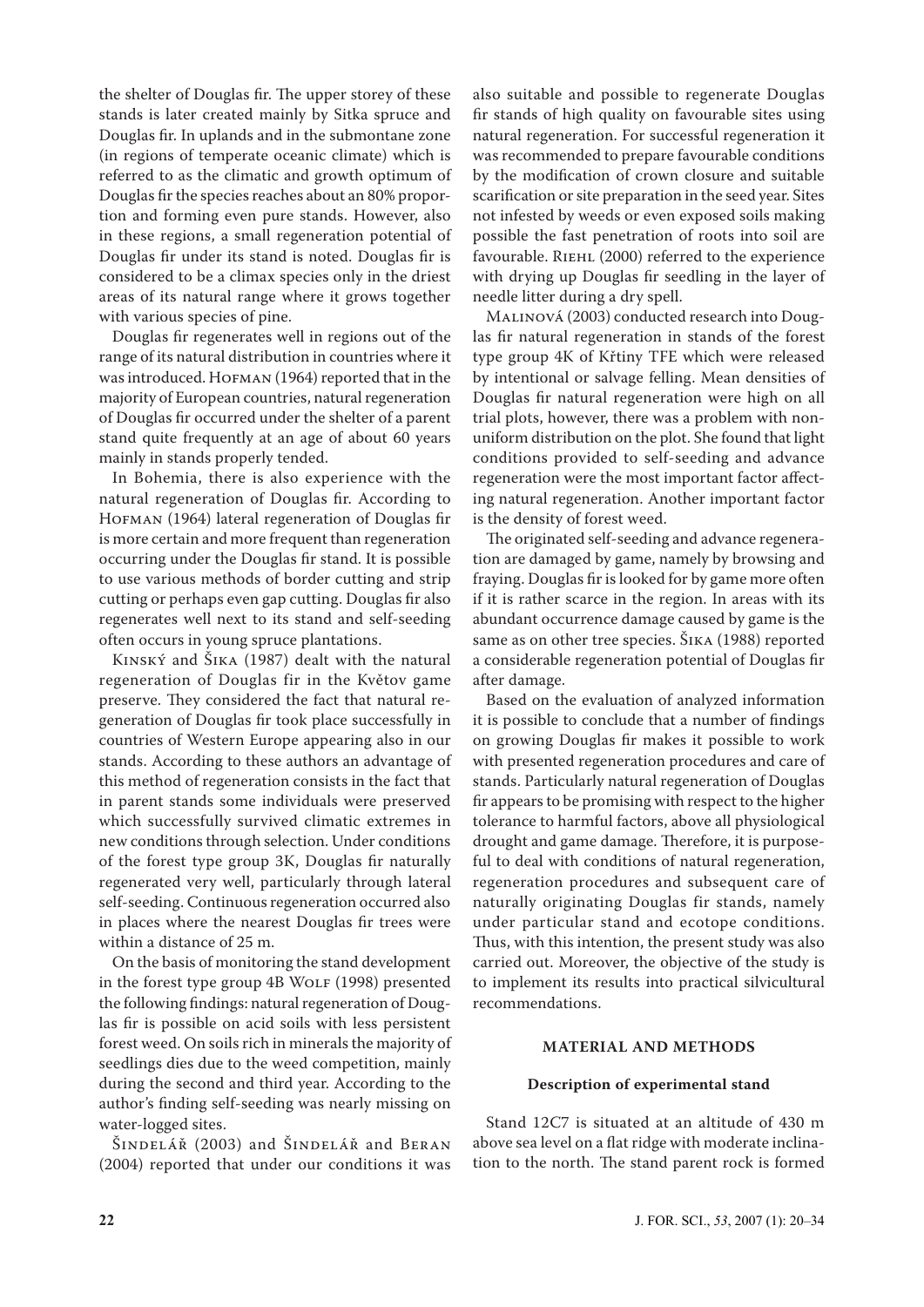of migmatite of orthogneiss appearance, the soil is loamy-sandy poor in nutrients and considerably stony, the soil skeleton often rises up to the soil surface. As for the soil type, it is typical acid Cambisol. Forest floor horizons are as follows: litter  $L - 1.5$  cm, moder F – 0.5 cm, mull H – 2 cm. The thickness of humus horizon Ah is 2–3 cm. The humus form is mor moder to moder. From the aspect of typology, the stand is classified as forest type 3K5 – acid oak/beech community with *Vaccinium myrtillus* on ridges and upper parts of slopes. The herb layer is dependent on light conditions and with respect to soil conditions it is rather poor. At the 12C7 stand margin, particularly *Vaccinium myrtillus* and *Entodon schreberi* occurred, in places with sufficient light also *Calamagrostis arundinacea*. In the shade of stand 12C7, virtually no herbs and mosses occurred.

The stand 12C7 with 90% proportion of Douglas fir (spruce 9%, fir 1%) is of elongated form in E-W direction, stand age being 65 years. From the northern side of the stand, reproduction cutting was carried out in 1984. A narrow strip of the stand was felled using simple border cutting. In 1985, reforestation was carried out using beech, Douglas fir and spruce in the present stand 12C2a. Thus, the access of light was enabled from the northern side to the margin of stand 12C7. Neither site/soil preparation nor intentional reduction of stocking was carried out in the stand. Nevertheless, a considerable amount of spontaneous natural regeneration occurred, particularly of Douglas fir and spruce, which reached deep into the stand 12C7 and also into the young neighbouring stand 12C2a.

## **Methods of field measurement and evaluation of results**

Natural regeneration of Douglas fir in Hůrky TFD was analyzed in stands 12C7 and 12C2a. Two transects were stabilized there 10 m in width in order to cover the occurrence of natural regeneration from the interior of the older Douglas fir stand 12C7 over its margin to stand 12C2a created by a younggrowth stand of beech, Douglas fir and spruce. In both transects, two-metre sections were stabilized, i.e. rectangles  $2 \times 10$  m of an area of 20 m<sup>2</sup>. The length of the  $1<sup>st</sup>$  transect was 30 m (15 sections). 10 sections were under a full-grown stand with the predominance of Douglas fir, 1 section under a stand margin and 4 sections in a young stand 12C2a. The length of the  $2<sup>nd</sup>$  transect was 38 m (19 sections). 13 sections were placed under a full-grown Douglas fir stand, 1 section was under a stand margin and 5 sections were in the neighbouring young stand 12C2a. The longitudinal axis of both transects was oriented perpendicularly to the stand margin in N-S direction.

In particular transects, the following parameters were assessed:

- Density of natural regeneration of Douglas fir and other species. The regeneration density was determined by counting up all individuals of the particular species in transect sections.
- Mortality of Douglas fir and other species was determined at the repeated inventory of the number of trees.
- The age of trees was determined by the calculation of annual increments.
- Health status, damage and marked growth deformities of individuals in natural regeneration were recorded according to the type or origin of damage: low-grade growth, browsing, fraying, dry leading shoot and drying Douglas fir trees.
- The root collar diameter of individual seedlings was measured in E-W direction using a metal slide gauge to the nearest 1 mm.
- The height of individuals of natural regeneration. Douglas fir and other naturally regenerated species were included in height classes at the primary enumeration (Table 1).
- Height increments. Distinct whorls and last year increments were measured and also retrospectively from previous years. Height and height increments were measured to the nearest 1 cm. To measure the root collar diameter, height and height increment in particular years height classes were selected given in Table 2. In each of the height classes, 15 Douglas fir trees were measured.

Table 1. Height classes of Douglas fir and other species in natural regeneration

|  |  |  | Height class (cm) |  |                                                                                                         |  |
|--|--|--|-------------------|--|---------------------------------------------------------------------------------------------------------|--|
|  |  |  |                   |  | $(10 - 10 - 20)$ 21-30 31-40 41-50 51-60 61-70 71-80 81-90 91-100 101-110 111-120 121-200 201-300 > 300 |  |
|  |  |  |                   |  |                                                                                                         |  |

Table 2. Height classes used to assess the root collar diameter, height and height increment

|      |           |           |       |           | Height class (cm) |       |            |      |
|------|-----------|-----------|-------|-----------|-------------------|-------|------------|------|
| : 10 | $10 - 20$ | $21 - 30$ | 31–40 | $41 - 50$ | $51-60$ $61-70$   | 71-80 | $81 - 120$ | >120 |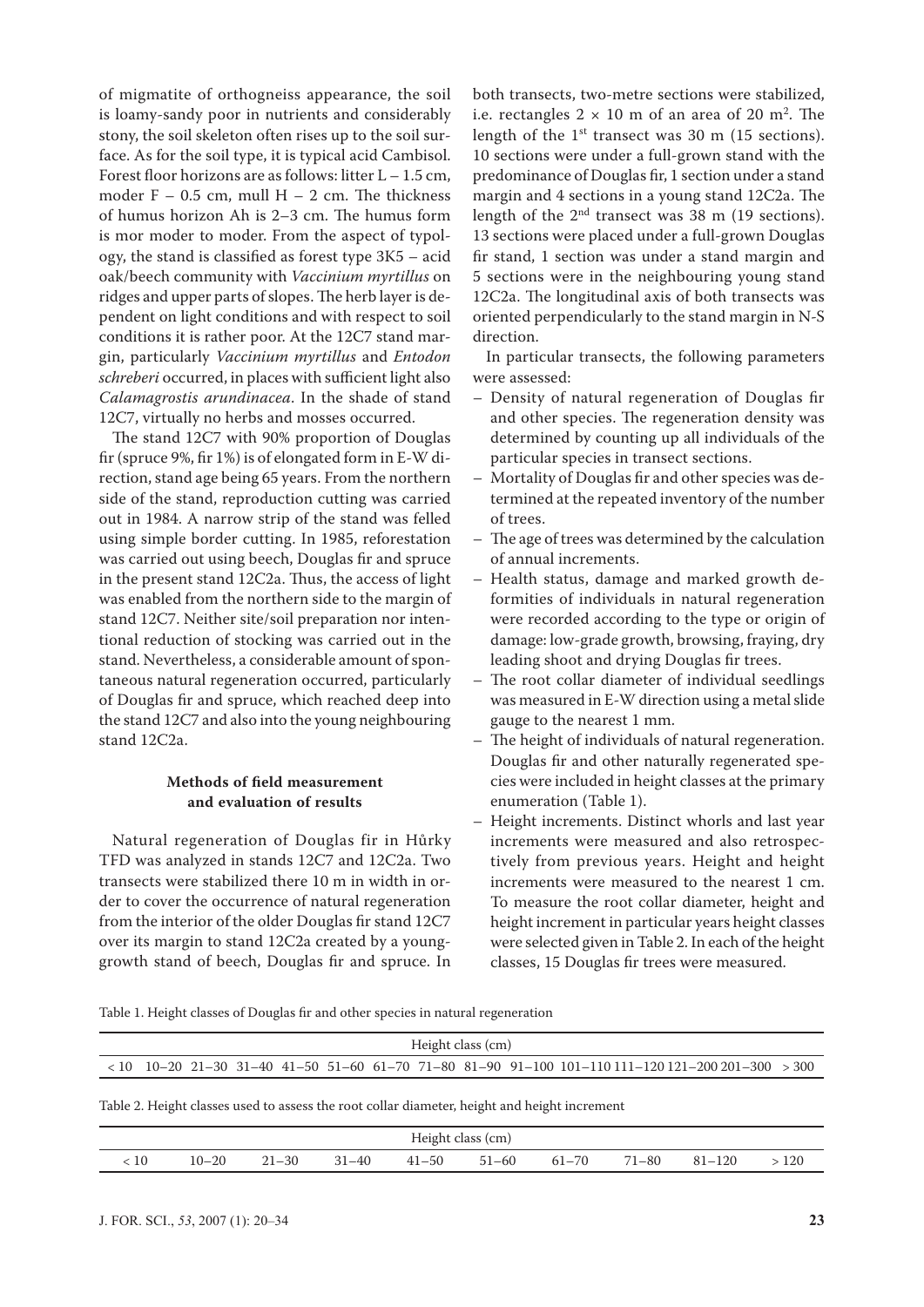The first measurement was carried out in 2001, the second one after two years in 2003.

On the basis of acquired data the relationship was analyzed between the density of natural regeneration of Douglas fir and shading by the parent stand and effects of lateral light from the stand margin. Attention was also paid to different demands on light for the successful natural regeneration of Douglas fir and spruce.

In parts of transects situated under the parent stand shelter the dependence of natural regeneration density on shading by the parent stand and the effect of light on the later growth of advance regeneration were determined. For these purposes positions of full-grown trees reaching by their crowns above transects were determined using a rectangular coordinate system (*x*, *y*). The measurement was carried out to the nearest 5 cm. In addition, crown projections were measured with a tape in four directions (N, S, E, W) to the nearest 10 cm. Based on data on the position of trees on the plot and parameters of crowns, crown projections were mapped for each of the transects. Areas covered by crown projections (regardless of crown overlapping) were determined with a digital planimeter to the nearest  $0.01 \text{ m}^2$ . Thus, the shading area was determined in particular sections of the transect the proportion of which (in % of the total area of sections) represents the percentage of shading.

All data were stored and later processed using computer techniques, particularly MS Excel program. The density of regeneration of Douglas fir and other species was assessed separately and numbers of individuals determined in particular sections were converted to  $m<sup>2</sup>$  or ha. Determined values were classified to samples and their statistical analysis was carried out. Results were processed in tables and diagrams.

Based on the results of measurements a model distribution of the natural regeneration density of Douglas fir was carried out in relation to a distance from the stand margin. Subsequently, homogeneity of the experimental selection distribution of frequencies was tested by a theoretical model on the level of significance  $p = 0.05$ .  $\chi^2$  test was used. The premise that experimental frequencies differ only randomly and not systematically was set as a zero hypothesis.

## **Results of Examination – Analysis of Natural Regeneration**

## **Density of natural regeneration**

## *Transect 1 (2001)*

The number of individuals of Douglas fir in particular sections (20  $\mathrm{m}^2$ ) of Transect 1 is given in Table 3. The mean number of individuals of Douglas fir in the whole transect was 60,900 seedlings/ha. The first continuous occurrence of Douglas fir seedlings (25,000 plants/ha) was found in section No. 1 under a closed Douglas fir stand 20 m from its margin. Most individuals of Douglas fir occurred in section No. 4, where 205,000 seedlings/ha of Douglas fir from natural regeneration were found. The parent stand shelter reached 100% there, however, the effects of lateral light from the northern stand margin within a distance of 12–14 m became already evident. Sections 12 to 15 shaded by the young stand 12C2a were almost free of natural regeneration.

As for other species the proportion of spruce in natural regeneration was significant (on average 11,300 plants/ha). Other species occurring on the transect area were as follows: beech (1,100 plants/ha), oak (1,000 plants/ha), fir (100 plants/ha) and sporadically pine, larch, sycamore maple, maple.

## *Transect 2 (2001)*

The number of Douglas fir individuals from natural regeneration in Transect 2 sections is given in Table 3. As compared with Transect 1, stand 12C7 with full-grown Douglas fir trees was less closed. The mean number of individuals in the whole transect was 46,700 seedlings/ha. A higher number of Douglas fir seedlings (32,000 plants/ha) was found under the Douglas fir stand 26 m from its margin. The densest natural regeneration was in section No. 9, where 173,000 seedlings/ha were found. It occurred 8–10 m from the northern stand margin. In sections 15–19 in the young stand 12C2a, the occurrence of Douglas fir natural regeneration was small.

Moreover, the proportion of spruce in natural regeneration was significant amounting to 25,300 seedlings/ha. The following species were interspersed: fir (3,100 seedlings/ha), oak (1,600 seedlings/ha), pine (100 seedlings/ha ), beech (100 seedlings/ha) and sporadically maple and larch.

### *Transect 2 (2003)*

In repeated measurements in 2003, a smaller number of Douglas fir individuals occurred in Transect 2 (Table 4). The mean density of Douglas fir natural regeneration was 38,500 seedlings/ha. The highest density (157,000 seedlings/ha) was in section No. 8 some 10–12 m from the stand margin. As for other species, spruce in a number of 11,500 seedlings/ha occurred in natural regeneration, however, a considerable amount of spruce died (some 10,700 dry individuals per ha were recorded). The proportion of other species in the transect was not changed.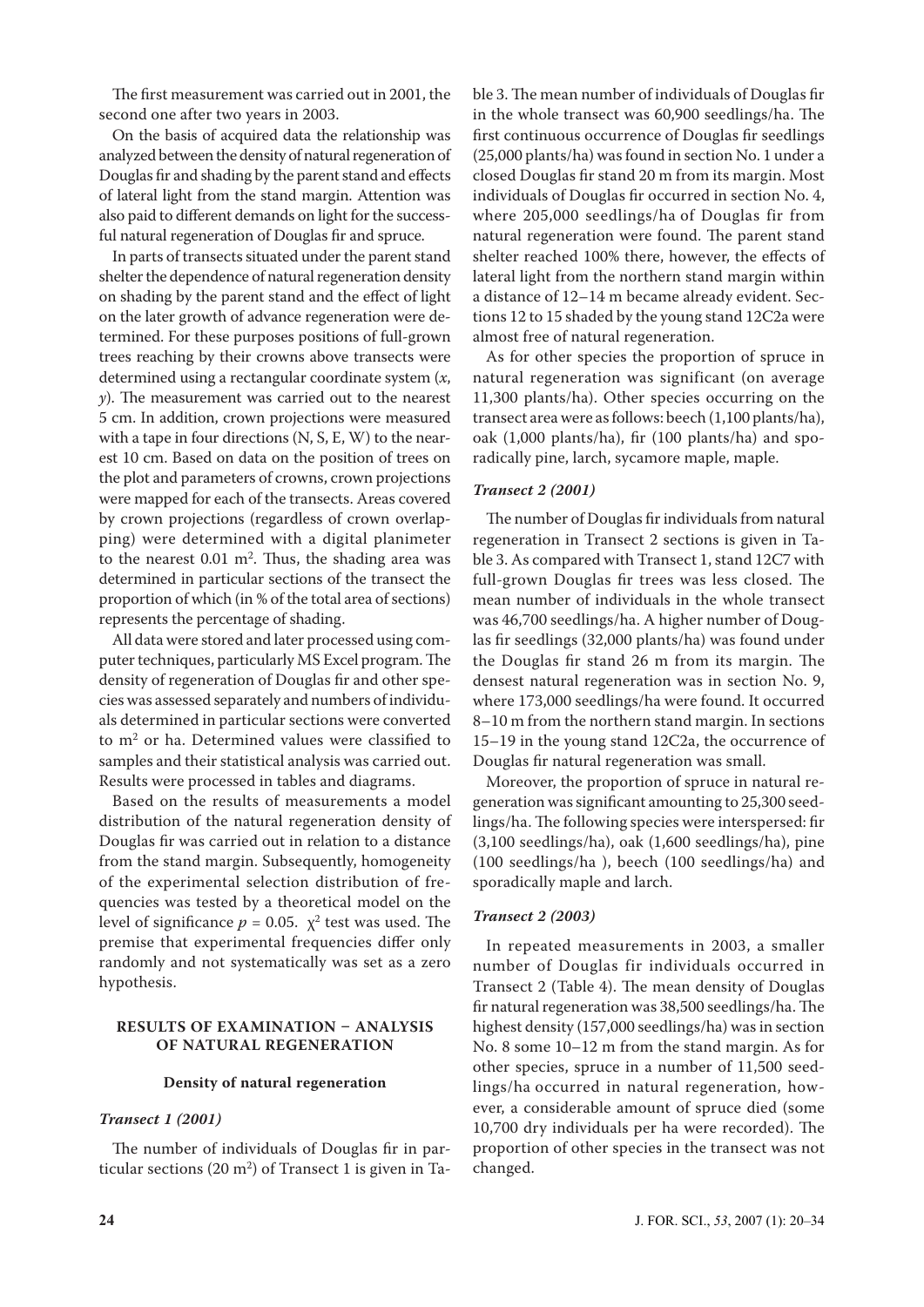| Section No.              | $<10$              | $11 - 20$                | $-30$<br>$\overline{21}$  | $-40$<br>$\overline{5}$    | $41 - 50$     | $51 - 60$                                                                                                                                                                                                                                                                                                   | $61 - 70$                                                                              | $71 - 80$    | $81 - 90$                           | $91 - 100$               | $101 - 110$              | $111 - 120$              | $121 - 200$                                               | $201 - 300$                             | $>300$        | Total                    |
|--------------------------|--------------------|--------------------------|---------------------------|----------------------------|---------------|-------------------------------------------------------------------------------------------------------------------------------------------------------------------------------------------------------------------------------------------------------------------------------------------------------------|----------------------------------------------------------------------------------------|--------------|-------------------------------------|--------------------------|--------------------------|--------------------------|-----------------------------------------------------------|-----------------------------------------|---------------|--------------------------|
| <b>Transect 1 (2001)</b> |                    |                          |                           |                            |               |                                                                                                                                                                                                                                                                                                             |                                                                                        |              |                                     |                          |                          |                          |                                                           |                                         |               |                          |
| $\overline{ }$           | 24                 | 26                       |                           |                            |               |                                                                                                                                                                                                                                                                                                             |                                                                                        |              |                                     |                          |                          |                          |                                                           |                                         |               |                          |
| 2<br>3                   | $\overline{41}$    | 119                      | $\overline{\mathfrak{c}}$ |                            |               |                                                                                                                                                                                                                                                                                                             |                                                                                        |              |                                     |                          |                          |                          |                                                           |                                         |               | $50$<br>$172$            |
|                          | $35$               | 198                      | $\rm 40$                  | $\overline{\phantom{a}}$   |               |                                                                                                                                                                                                                                                                                                             |                                                                                        |              |                                     |                          |                          |                          |                                                           |                                         |               | 274                      |
| $\overline{\bf 4}$       | $\frac{3}{3}$ $\,$ | 221                      | 145                       | $\overline{27}$            |               |                                                                                                                                                                                                                                                                                                             |                                                                                        |              |                                     |                          |                          |                          |                                                           |                                         |               | 410<br>286               |
| LO                       |                    | 130                      | 129                       | $14\,$                     | 40            |                                                                                                                                                                                                                                                                                                             |                                                                                        |              |                                     |                          | $\overline{ }$           |                          |                                                           |                                         |               |                          |
| $\circ$ $\sim$ $\infty$  | $-221$             | $47\,$                   | $45\,$                    |                            | $6 23 35 - 1$ | $\frac{1}{2}$                                                                                                                                                                                                                                                                                               |                                                                                        | ↔            |                                     |                          | $\sim$                   | $\overline{\phantom{0}}$ | 4                                                         | $\sim$                                  |               |                          |
|                          |                    |                          | 55                        |                            |               |                                                                                                                                                                                                                                                                                                             |                                                                                        |              | $\mathbb{C}^2$                      |                          |                          | S                        |                                                           |                                         | $\sim$        | 139<br>164<br>185        |
|                          |                    | $22$ $22$                | $\ddot{4}$                | 28888                      |               | $12$ $9$ $10$                                                                                                                                                                                                                                                                                               | $\begin{array}{ccc} \mathcal{O} & \mathcal{O} & \mathcal{O} & \mathcal{O} \end{array}$ | $\circ$      |                                     |                          |                          |                          | $\begin{array}{c} \mathcal{O} \\ \mathcal{O} \end{array}$ |                                         |               |                          |
| $\circ$                  |                    |                          | 25                        |                            |               |                                                                                                                                                                                                                                                                                                             |                                                                                        |              | $\overline{\phantom{0}}$            |                          | $\overline{\phantom{0}}$ |                          |                                                           | $\sim$ $\sim$                           | 4             | 120                      |
| $10$                     |                    | 52                       | ਵਿੰ                       | $-1$                       |               |                                                                                                                                                                                                                                                                                                             |                                                                                        |              |                                     |                          |                          |                          |                                                           |                                         | LO            | 16                       |
| $\Box$                   |                    |                          |                           |                            |               | $\overline{\phantom{0}}$                                                                                                                                                                                                                                                                                    |                                                                                        |              |                                     |                          |                          |                          |                                                           |                                         |               | $\overline{11}$          |
| $12\,$                   |                    |                          |                           |                            |               |                                                                                                                                                                                                                                                                                                             |                                                                                        |              |                                     |                          |                          |                          |                                                           |                                         |               |                          |
| $13$                     |                    |                          |                           |                            |               |                                                                                                                                                                                                                                                                                                             |                                                                                        |              |                                     |                          |                          |                          |                                                           |                                         |               | $\overline{\phantom{0}}$ |
| $14\,$                   |                    |                          |                           |                            |               |                                                                                                                                                                                                                                                                                                             |                                                                                        |              |                                     |                          |                          |                          |                                                           |                                         |               |                          |
| 15                       |                    |                          |                           |                            |               |                                                                                                                                                                                                                                                                                                             |                                                                                        |              |                                     |                          |                          |                          |                                                           |                                         |               |                          |
| Total                    | 122                | 804                      | 503                       | 195                        | 92            | $38\,$                                                                                                                                                                                                                                                                                                      | $\overline{\Box}$                                                                      | $12\,$       | $\infty$                            |                          | $\overline{\bf 4}$       |                          | $10\,$                                                    | $\circ$                                 | 15            | 1,828                    |
| Plants/ha                | 4,067              | 26,800                   | 16,767                    | 6,500                      | 3,067         | 1,267                                                                                                                                                                                                                                                                                                       | 567                                                                                    | 400          | 100                                 | $\frac{2}{6}$            | 133                      | $\frac{5}{167}$          | 333                                                       | 200                                     | 500           | 60,933                   |
| Transect 2 (2001)        |                    |                          |                           |                            |               |                                                                                                                                                                                                                                                                                                             |                                                                                        |              |                                     |                          |                          |                          |                                                           |                                         |               |                          |
|                          | $\rm 40$           | $\mathbb{Z}^4$           |                           |                            |               |                                                                                                                                                                                                                                                                                                             |                                                                                        |              |                                     |                          |                          |                          |                                                           |                                         |               |                          |
|                          | 35                 | 21                       |                           |                            |               |                                                                                                                                                                                                                                                                                                             |                                                                                        |              |                                     |                          |                          |                          |                                                           |                                         |               | 8807                     |
| $N$ $\omega$ 4           | $43\,$             | 25                       | $\overline{\phantom{a}}$  |                            |               |                                                                                                                                                                                                                                                                                                             |                                                                                        |              |                                     |                          |                          |                          |                                                           |                                         |               |                          |
|                          | $41$               | 32                       |                           |                            |               |                                                                                                                                                                                                                                                                                                             |                                                                                        |              |                                     |                          |                          |                          |                                                           |                                         |               |                          |
|                          | $\frac{51}{36}$    | $\overline{\mathcal{E}}$ |                           |                            |               |                                                                                                                                                                                                                                                                                                             |                                                                                        |              |                                     |                          |                          |                          |                                                           |                                         |               | 90                       |
| 50000                    |                    | $45$                     |                           | $\overline{19}$            |               |                                                                                                                                                                                                                                                                                                             |                                                                                        |              |                                     |                          |                          |                          |                                                           |                                         |               |                          |
|                          | $33 \t{15}$        | 83                       |                           | 23 <sub>85</sub>           |               |                                                                                                                                                                                                                                                                                                             |                                                                                        |              |                                     |                          |                          |                          |                                                           |                                         |               |                          |
|                          |                    | 54                       |                           |                            | 1587352       |                                                                                                                                                                                                                                                                                                             |                                                                                        |              |                                     |                          |                          |                          |                                                           |                                         |               |                          |
| $\circ$                  | 57                 | 39                       | 63                        |                            |               |                                                                                                                                                                                                                                                                                                             |                                                                                        | 4            |                                     |                          |                          |                          |                                                           |                                         |               |                          |
| 10                       | $\frac{21}{3}$     | $\overline{19}$          |                           |                            |               |                                                                                                                                                                                                                                                                                                             |                                                                                        | $10$         |                                     |                          |                          |                          |                                                           | $\overline{\phantom{0}}$                |               |                          |
| $\Box$                   |                    |                          |                           | $R \ncong \infty$ $\infty$ |               |                                                                                                                                                                                                                                                                                                             |                                                                                        | 13           | $\sim$ $\frac{1}{2}$ $\,$ $\,$ $\,$ | $\sim$ 6 $\sim$          | $-2$                     |                          | $\mathbb{C}^2$                                            |                                         | $\sim$ $\sim$ |                          |
| 12                       |                    | 521                      | $25$ $\sim$ 4 $-1$        |                            |               | $\begin{array}{ccc} 35 & 23 & 24 & 24 \\ 35 & 25 & 24 & 24 \\ 45 & 25 & 24 & 24 \\ 55 & 25 & 24 & 24 \\ 55 & 25 & 24 & 24 \\ 55 & 25 & 24 & 24 \\ 55 & 25 & 24 & 24 \\ 55 & 25 & 24 & 24 \\ 55 & 25 & 24 & 24 \\ 55 & 25 & 24 & 24 \\ 55 & 25 & 24 & 24 \\ 55 & 25 & 24 & 24 \\ 55 & 25 & 24 & 24 \\ 55 & $ |                                                                                        |              |                                     |                          |                          |                          |                                                           | 4                                       |               |                          |
| $13\,$                   |                    |                          |                           |                            |               |                                                                                                                                                                                                                                                                                                             |                                                                                        |              |                                     |                          |                          |                          |                                                           |                                         |               |                          |
| $14\,$                   |                    |                          |                           |                            |               |                                                                                                                                                                                                                                                                                                             |                                                                                        |              |                                     |                          |                          |                          |                                                           |                                         |               |                          |
| 15                       |                    |                          |                           |                            |               |                                                                                                                                                                                                                                                                                                             |                                                                                        |              |                                     |                          |                          |                          |                                                           |                                         |               |                          |
| 16                       | 4 ω                |                          |                           |                            |               |                                                                                                                                                                                                                                                                                                             |                                                                                        |              |                                     |                          |                          |                          |                                                           |                                         |               |                          |
| $\Gamma$                 |                    |                          |                           |                            |               |                                                                                                                                                                                                                                                                                                             |                                                                                        |              |                                     |                          |                          |                          |                                                           |                                         |               |                          |
| $18\,$                   |                    |                          |                           |                            |               |                                                                                                                                                                                                                                                                                                             |                                                                                        |              |                                     | $\overline{\phantom{0}}$ |                          |                          |                                                           |                                         |               |                          |
| 19                       | $\circ$            | 4                        | LO                        | 4                          | $\infty$      | $\frac{3}{140}$<br>3,684                                                                                                                                                                                                                                                                                    | $\frac{1}{70}$<br>$\frac{1}{1,842}$                                                    |              |                                     | $\overline{\phantom{a}}$ |                          |                          |                                                           |                                         |               |                          |
| Total                    | 368                | 392                      | 269                       | 254                        | 197           |                                                                                                                                                                                                                                                                                                             |                                                                                        |              |                                     |                          |                          | $\frac{4}{105}$          | $\frac{3}{2}$                                             |                                         |               |                          |
| Plants/ha                | 9,684              | 10,316                   | 7,079                     | 6,684                      | 5,184         |                                                                                                                                                                                                                                                                                                             |                                                                                        | $28\,$ $737$ | $\frac{21}{553}$                    | $13$<br>$342$            | $\frac{4}{105}$          |                          |                                                           | $\begin{array}{c} 5 \\ 132 \end{array}$ | $6\atop 158$  |                          |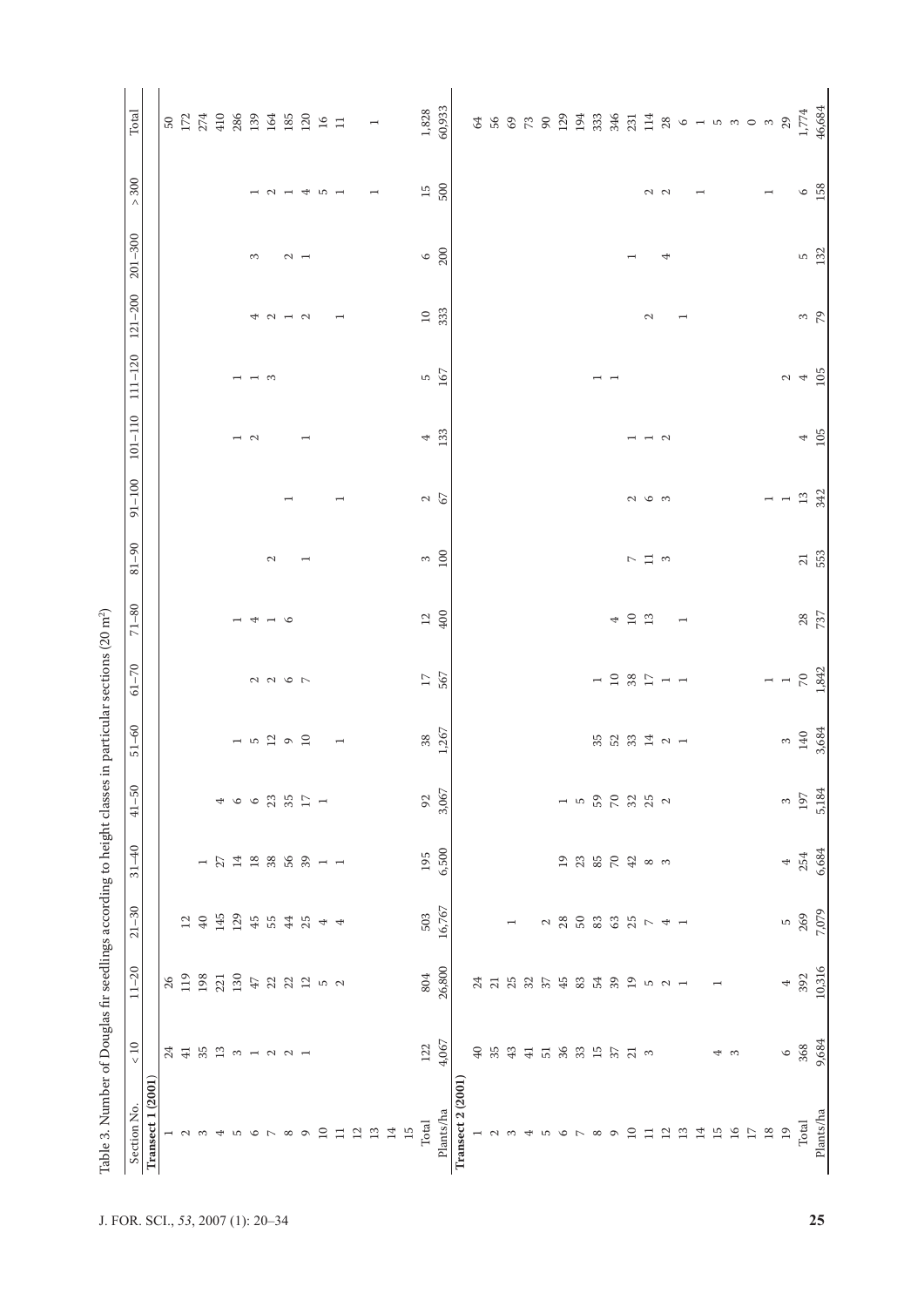| ì                    |
|----------------------|
| Ï                    |
| Ì<br>l               |
|                      |
|                      |
|                      |
| $\ddot{\zeta}$<br>i  |
| l                    |
|                      |
| i<br>i               |
|                      |
|                      |
|                      |
|                      |
|                      |
|                      |
|                      |
| Ĭ                    |
|                      |
| $\ddot{\bm{z}}$<br>ı |
|                      |
|                      |
|                      |
|                      |
| j<br>I               |
|                      |
|                      |
|                      |
|                      |
|                      |
| ミ                    |
|                      |
|                      |
|                      |
| こうしゅう ちょうこうこう こうりこて  |
|                      |
|                      |
| i                    |
|                      |
|                      |
| ł                    |
| l                    |
| l                    |
|                      |
|                      |
|                      |
|                      |
| į                    |
|                      |
|                      |
|                      |
|                      |
|                      |
|                      |
|                      |
|                      |
|                      |
|                      |
| ׇ֚֬֡                 |
|                      |
|                      |
| I<br>I               |
| l                    |
|                      |
|                      |
|                      |
|                      |
|                      |
|                      |
|                      |
| $\overline{a}$<br>֕  |
|                      |
| Í                    |
| ¢<br>l               |
| ׇ֧֜                  |

|                            |   |  |  |                                         |     |                               |                                       |                 |           |              |  |  |    |               |                |                 | Mortality of natural regeneration                                                      |
|----------------------------|---|--|--|-----------------------------------------|-----|-------------------------------|---------------------------------------|-----------------|-----------|--------------|--|--|----|---------------|----------------|-----------------|----------------------------------------------------------------------------------------|
| Total                      |   |  |  | 48. 468以15, 48. 28. 38. 29. 41. 60. 52. |     |                               |                                       |                 |           |              |  |  |    |               | 1,464          | 38,526          | The density of Douglas fir natural                                                     |
| 300                        |   |  |  |                                         |     |                               |                                       |                 |           |              |  |  |    |               | ${}^{\circ}$   |                 | regeneration in Transect No. 2, where<br>repeated measurements were carried            |
|                            |   |  |  |                                         |     |                               |                                       |                 | $\sim$ 10 |              |  |  |    |               |                | 211             | out, decreased from average 46,700 to                                                  |
|                            |   |  |  |                                         |     |                               |                                       |                 |           |              |  |  |    |               |                |                 | 38,500 plants/ha in the course of two<br>years. In the majority of sections, a         |
| $201 - 300$                |   |  |  |                                         |     |                               |                                       |                 |           |              |  |  |    |               | $\sim$         | $\overline{7}9$ | decrease in the number of individuals<br>occurred, in three sections the number        |
|                            |   |  |  |                                         |     |                               |                                       |                 |           |              |  |  |    |               |                |                 | was not changed. The number of Doug-                                                   |
| $121 - 200$                |   |  |  |                                         |     |                               |                                       |                 |           |              |  |  |    | $\mathcal{L}$ | $10$           | 263             | las fir individuals in natural regen-                                                  |
|                            |   |  |  |                                         |     |                               |                                       |                 |           |              |  |  |    |               |                |                 | eration decreased by 17% during two<br>years. The most numerous occurrence             |
| $111 - 120$                |   |  |  |                                         |     |                               |                                       |                 |           |              |  |  |    |               | $\circ$        | 158             | of Douglas fir natural regeneration oc-                                                |
|                            |   |  |  |                                         |     |                               |                                       |                 |           |              |  |  |    |               |                |                 | curred in sections 8 and 9.<br>A greater decrease was noted in                         |
| $-110$<br>101              |   |  |  |                                         |     |                               |                                       | m in m          |           |              |  |  |    |               | $12\,$         | 316             | spruce. Due to dry summer 2003 some                                                    |
|                            |   |  |  |                                         |     |                               |                                       |                 |           |              |  |  |    |               |                |                 | 48% spruce regeneration dried up. Los-<br>ses occurred particularly in height          |
| $91 - 100$                 |   |  |  |                                         |     |                               | ${}^{\circ}$                          | $\Xi$           |           |              |  |  |    |               | 20             | 526             | classes from 21 to 80 cm. In the height<br>class of 41-50 cm, even 68% individu-       |
|                            |   |  |  |                                         |     |                               |                                       |                 |           |              |  |  |    |               |                |                 | als dried up. Marked damage to spruce                                                  |
| $81 - 90$                  |   |  |  |                                         |     |                               | $\begin{array}{c} 2 \\ 1 \end{array}$ |                 |           |              |  |  |    |               | $23\,$         | 605             | contrasted with small damage to Doug-                                                  |
|                            |   |  |  |                                         |     |                               |                                       |                 |           |              |  |  |    |               |                |                 | las fir. Its decrease was also noticeable,<br>however, it occurred above all in lower  |
| 80                         |   |  |  |                                         |     | $\circ$                       | $\overline{z}$                        | $\overline{15}$ |           |              |  |  |    |               | $47\,$         | 1,237           | height classes up to 30 cm and only                                                    |
|                            |   |  |  |                                         |     |                               |                                       |                 |           |              |  |  |    |               |                |                 | several taller Douglas fir trees got dry.<br>It is evident that under these conditions |
| $-70$                      |   |  |  |                                         |     | $\frac{2}{13}$ $\frac{1}{21}$ |                                       | $\circ$         |           | $\mathbf{C}$ |  |  |    | 3             | $\rm 60$       | 1,579           | Douglas fir regeneration is more resist-                                               |
| $\overline{61}$            |   |  |  |                                         |     |                               |                                       |                 |           |              |  |  |    |               |                |                 | ant to dry spells than spruce.                                                         |
| $51 - 60$                  |   |  |  |                                         | GB. | 44                            | 28                                    | $20$ $\alpha$   |           |              |  |  |    | $\mathbf{C}$  | 138            | ,632<br>က်      | Dependence of regeneration density<br>on the amount of light                           |
| $-50$                      |   |  |  |                                         |     |                               |                                       |                 |           |              |  |  |    |               |                |                 | The dependence of natural regenera-                                                    |
| $\overline{41}$            |   |  |  | 2704%51                                 |     |                               |                                       |                 |           |              |  |  |    | $\mathcal{L}$ | 175            | 4,605           | tion density on the influence of lateral<br>light from north (expressed by a dis-      |
|                            |   |  |  |                                         |     |                               |                                       |                 |           |              |  |  |    |               |                |                 | tance from the stand margin) and on the                                                |
| ಸ                          |   |  |  | 2253333                                 |     |                               |                                       |                 |           |              |  |  |    | $\mathcal{L}$ | 245            | 6,447           | percentage of shading by a parent stand<br>determined by the measurement of the        |
|                            |   |  |  |                                         |     |                               |                                       |                 |           |              |  |  |    |               |                |                 | shading area of crowns in particular                                                   |
| $-30$<br>$\overline{21}$   | 4 |  |  | 125 21 31 8 8 19 1                      |     |                               |                                       |                 |           |              |  |  |    | 4             | 228            | 6,000           | sections of transects was determined<br>separately. Based on the distribution          |
|                            |   |  |  |                                         |     |                               |                                       |                 |           |              |  |  |    |               |                |                 | of the number of Douglas fir trees in                                                  |
| $-20$                      |   |  |  | 3 1 2 3 3 3 5 6 9 3 2 5                 |     |                               |                                       |                 |           |              |  |  |    | 4             | 287            | 7,553           | particular sections it is evident that<br>just the amount of light is one of the       |
|                            |   |  |  |                                         |     |                               |                                       |                 |           |              |  |  |    |               |                |                 | main conditions of successful natural                                                  |
| $10\,\mathrm{cm}$<br>2003) |   |  |  |                                         |     |                               |                                       |                 |           |              |  |  |    |               | 202            | 5,316           | regeneration.                                                                          |
| $2$ (year                  |   |  |  |                                         |     |                               |                                       |                 |           |              |  |  |    |               |                |                 | <b>Transect 1 (2001)</b>                                                               |
| Section No.<br>Transect    |   |  |  | 123456789 1 1 1 1 1 1 1 1 2 1           |     |                               |                                       |                 |           |              |  |  | 18 | 19            | $_{\rm Total}$ | ants/ha         | The values determined in sections<br>1-11 under the parent stand are given             |
|                            |   |  |  |                                         |     |                               |                                       |                 |           |              |  |  |    |               |                | Ξ               | in Fig. 2. The number of individuals in                                                |

#### **Mortality of natural regeneration**

## **Dependence of regeneration density on the amount of light**

### *Transect 1 (2001)*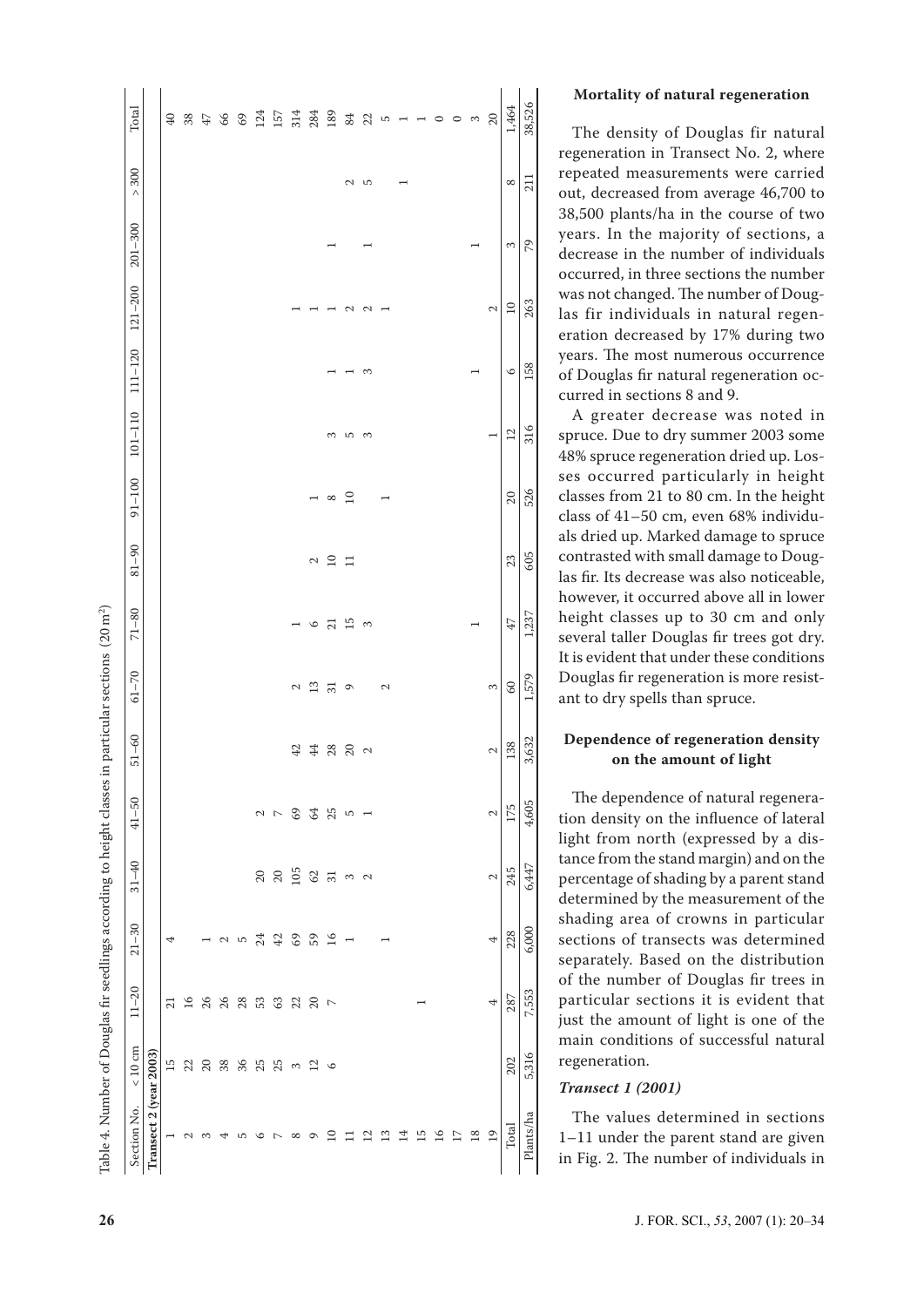particular sections varied considerably regardless of the shading percentage. The maximum density of natural regeneration occurred in sections under a totally closed parent stand. In sections under the open stand, the density of Douglas fir regeneration was lower. Higher dependence was found in relation to a distance from the northern stand margin (the amount of lateral light). The number of Douglas fir trees gradually decreased from its maximum in section No. 4 (12–14 m from the stand margin) towards the stand interior. It is of interest that with the increasing input of light towards the stand margin (sections 5–10) the regeneration density also decreased to the mean value of 8,000 seedlings/ha in section 10 under the stand margin. In section 11 on a transition to the neighbouring young stand, the density of regeneration was even lower. There, the effects of shading caused by the neighbouring young stand were already noticeable.

## *Transect 2 (2003)*

Values determined in sections 1–14 under the parent stand are given in Fig. 3. The number of individuals from the natural regeneration of Douglas fir did not show a dependence on the percentage of shading in this transect either. The number of Douglas fir in particular sections considerably fluctuated regardless of the % of shading by the parent stand. The high density of regeneration (over 140,000 seedlings/ha) was found in sections 8 and 9 with 88% and 92% shading, respectively. However, in section No. 3 with the same shading (92%), the density of regeneration was markedly lower (24,000 seedlings/ha). Similarly like in Transect 1, there is a dependence on light from the open stand margin. The highest density was found in section No. 8 (157,000 seedlings/ha) 10–12 m from the stand margin. Towards the stand interior, the number of Douglas fir seedlings in particular sections decreased to a value of 20,000 seedlings/ha in section No. 1 some 24–26 m from the stand margin. Towards the stand margin (sections 9–13), the number of individuals decreased to a mean value of 3,000 seedlings/ha in section No. 13 under the stand margin. Even there in section No. 14 on a transition to the younger neighbouring stand, the density of regeneration was low (1,000 seedlings/ha).

Comparing both transects we can conclude that the mean % shading of the stand was similar in both transects, namely in Transect 1 some 88% and in Transect 2 some 83%. Lower % shading in Transect 2 (mainly in remoter sections from the stand margin) favourably affected the origin of Douglas fir selfseeding at a greater distance from the stand margin – up to a distance of 26 m. Lateral light from the north promoted the origin of the high amount of self-seeding to the stand interior to about 14 m. Farther, the number and size of seedlings decreased. From the aspect of silviculture a finding that under given site conditions the effect of lateral light on natural regeneration was more important than the actual shading of the stand was of crucial importance.

To determine the model distribution of natural regeneration density in relation to a distance from



Distance from the stand margin (m/section number)

Fig. 2. The number of Douglas fir seedlings in individual sections and the percentage of shading by a parent stand (arranged according to the distance of sections from the stand margin) in Transect 1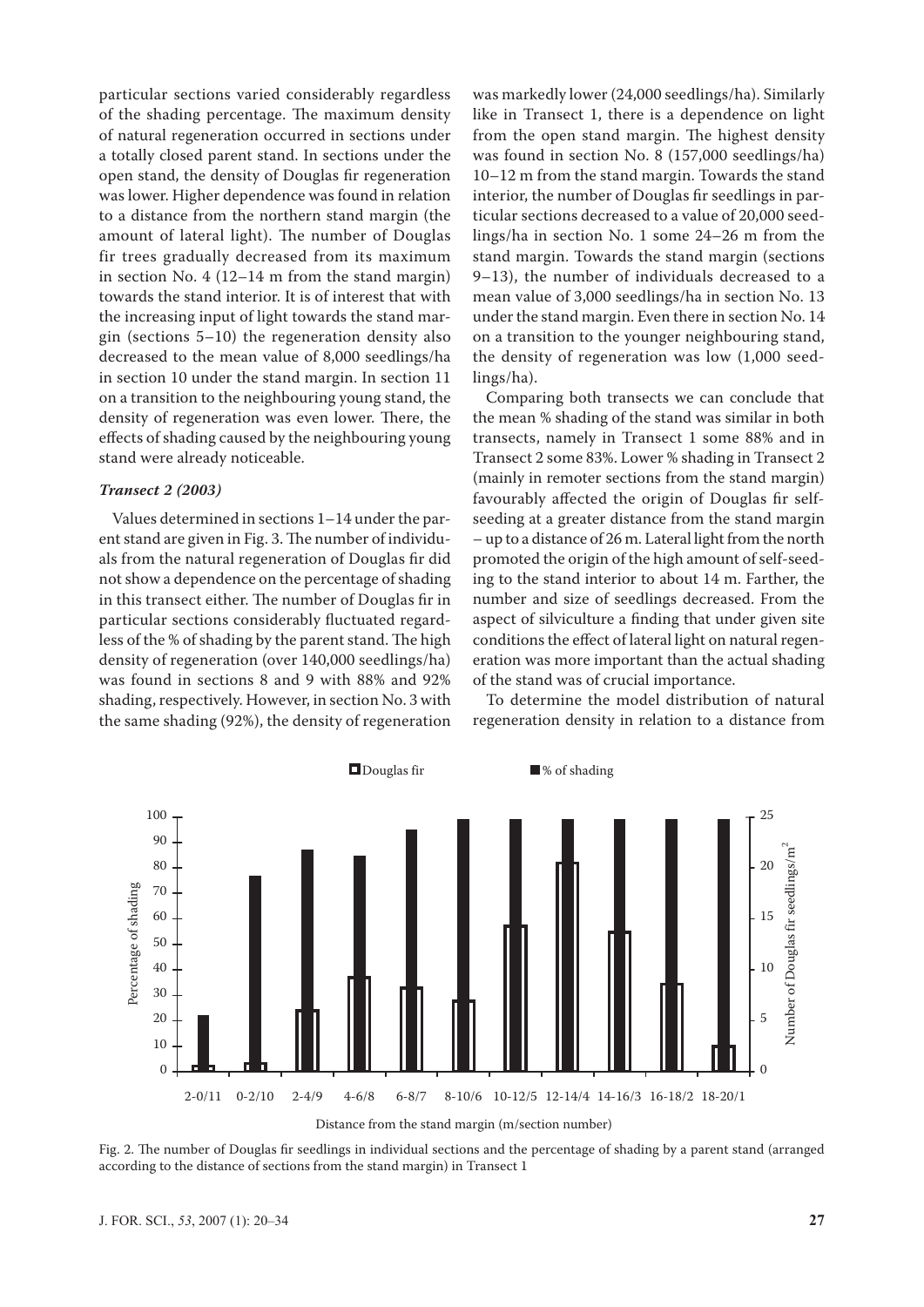

Fig. 3. The number of Douglas fir sedlings in particular sections and the percentage of shading by a parent stand (arranged according to the distance of sections from the stand margin) in Transect 2

the stand margin the values from both transects were used (Fig. 4).

To test the homogeneity of experimental sample distribution of frequencies with a theoretical model  $\chi^2$  test was used.

Test criterion:

$$
\chi^2 = \sum_{j=1}^k \frac{(n_{e,j} - n_{o,j})^2}{n_{o,j}}
$$

where:  $n_{e,i}$  – experimental frequencies,  $n_{o,i}$  – model frequencies,

 $k -$  the number of groups where the sampling was classed at the primary statistical analysis of data

$$
\chi^2 = 4.45
$$
  
\n
$$
\chi^2_{0.05} = 5.23
$$
  
\n
$$
\chi^2 = 4.45 < \chi^2_{0.05} = 5.23
$$

The homogeneity of the experimental and model distribution was confirmed at 97% reliability. The difference on the level of significance  $p = 0.05$  is not statistically significant.

A comparison of natural regeneration of Douglas fir with that of spruce (Fig. 5) is interesting.



Density of Douglas fir in relation to a distance from the shading stand margin

Normal distribution

Model values for measured distances

Fig. 4. A theoretical model of the distribution of frequencies of natural regeneration in Stand 12C7 in relation to a distance from the stand margin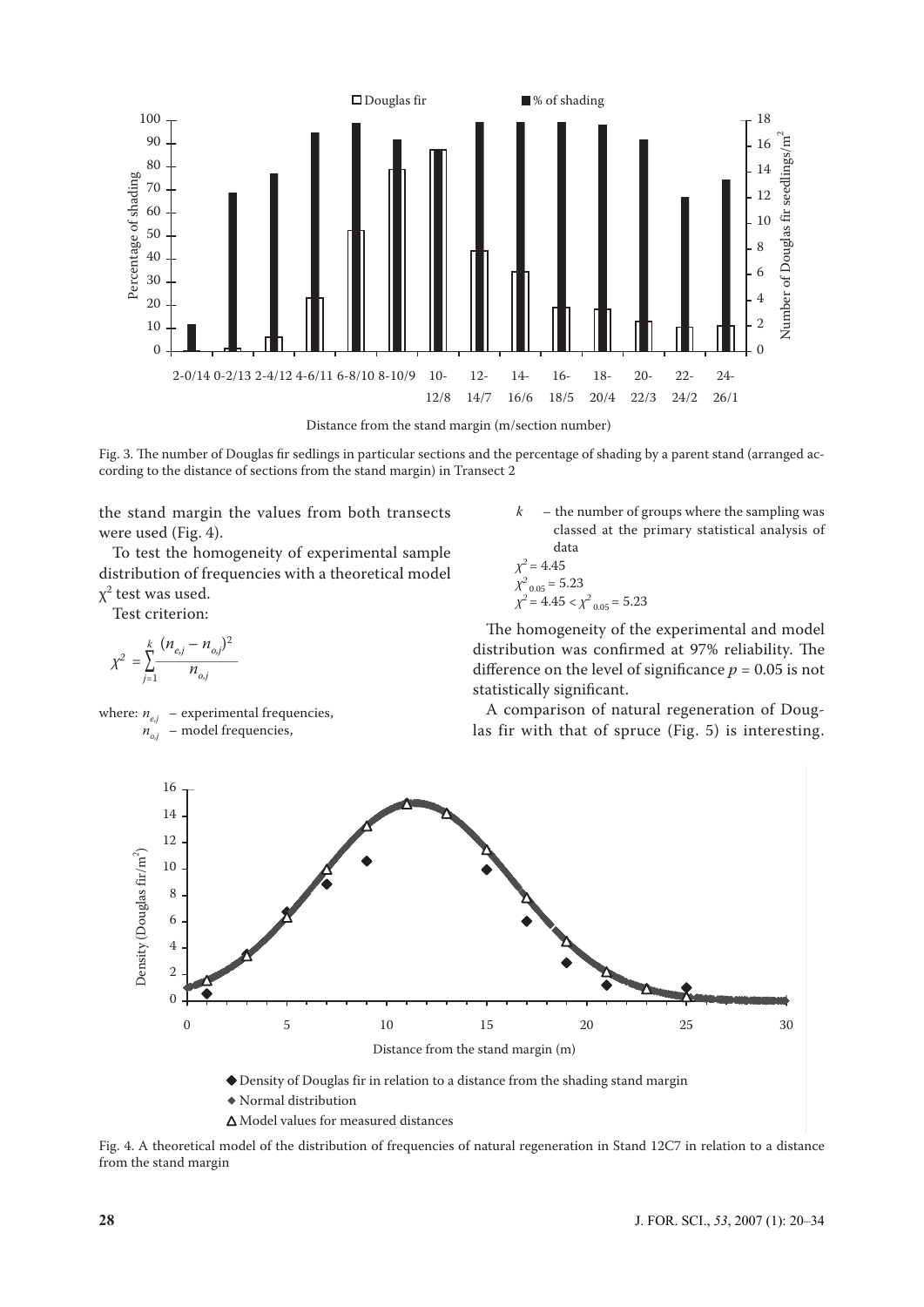

Spruce also regenerated sufficiently abundantly in both transects, mainly through self-seeding from neighbouring stands. As compared with Douglas fir, spruce occurred nearer the stand margin, which indicates its higher requirements for light during the first stages of natural regeneration.

#### **Age of Douglas fir in natural regeneration**

The age of Douglas fir in natural regeneration was determined in Transect 1 in 2001. The youngest Douglas fir plants were 2 years old, the oldest 15 years old. The majority of Douglas fir seedlings in the transect were four and five years old, namely 27,200 and 22,000 seedlings/ha, respectively. Douglas fir plants aged 10 and 15 years (Table 5) occurred in lowest amounts. With respect to the long-term effect of lateral light (since 1984 when the neighbouring stand was felled) the age structure of natural regeneration was considerably heterogeneous. It means that Douglas fir produced quire regularly seed in the stand.

### **Health condition and damage to Douglas fir in natural regeneration**

In assessing the health condition in Transect 1, it was found that damage or low-grade growth occurred in 540 individuals of Douglas fir (30% of the total number). Damage is given in Table 6. Most Douglas fir trees were damaged by game browsing resulting in low-grade growth in the majority of the cases. Damage caused by fraying was also rather frequent.

In assessing the health condition in Transect 2, damage or low-grade growth were found in 321 Douglas fir individuals (18% of the total number). Damage was caused by similar factors like in Tran-

sect 1 (Table 7). After two years, damage or low-grade growth were found in 19% Douglas fir trees (Table 8). Thus, the worsening of the condition of self-seeding and advance growth did not occur. Particularly in older Douglas fir trees, an increased attack by Swiss needle cast (caused by *Phaeocryptopus gaeumannii*) was noted as compared with 2001.

However, with respect to the considerable number of individuals, the existence and subsequent development of natural regeneration are not endangered.

## **Root collar diameter, height and height increments of individuals from natural regeneration**

#### *Transect 1 (2001)*

Mean values of the root collar diameter, height and height increments in individual height classes are given in Table 9.

With respect to the considerable age range of individuals in natural regeneration great differences occurred also in measured parameters. The amount of light under the stand showed considerable effects on the rate of growth. The height of seedlings in shaded sections was low and annual increments were small. With the increasing amount of light towards the stand margin the height of Douglas fir trees also increased and at the stand margin where the input of light was highest Douglas fir was also generally tallest.

The minimum diameter of root collar was 1 mm, maximum 44 mm. The smallest seedlings were 7 cm tall, the tallest Douglas firs measured 288 cm. Douglas fir showed the highest proportion in a height class of 11–20 cm, the smallest number of seedlings occurred in a height class of 91–100 cm.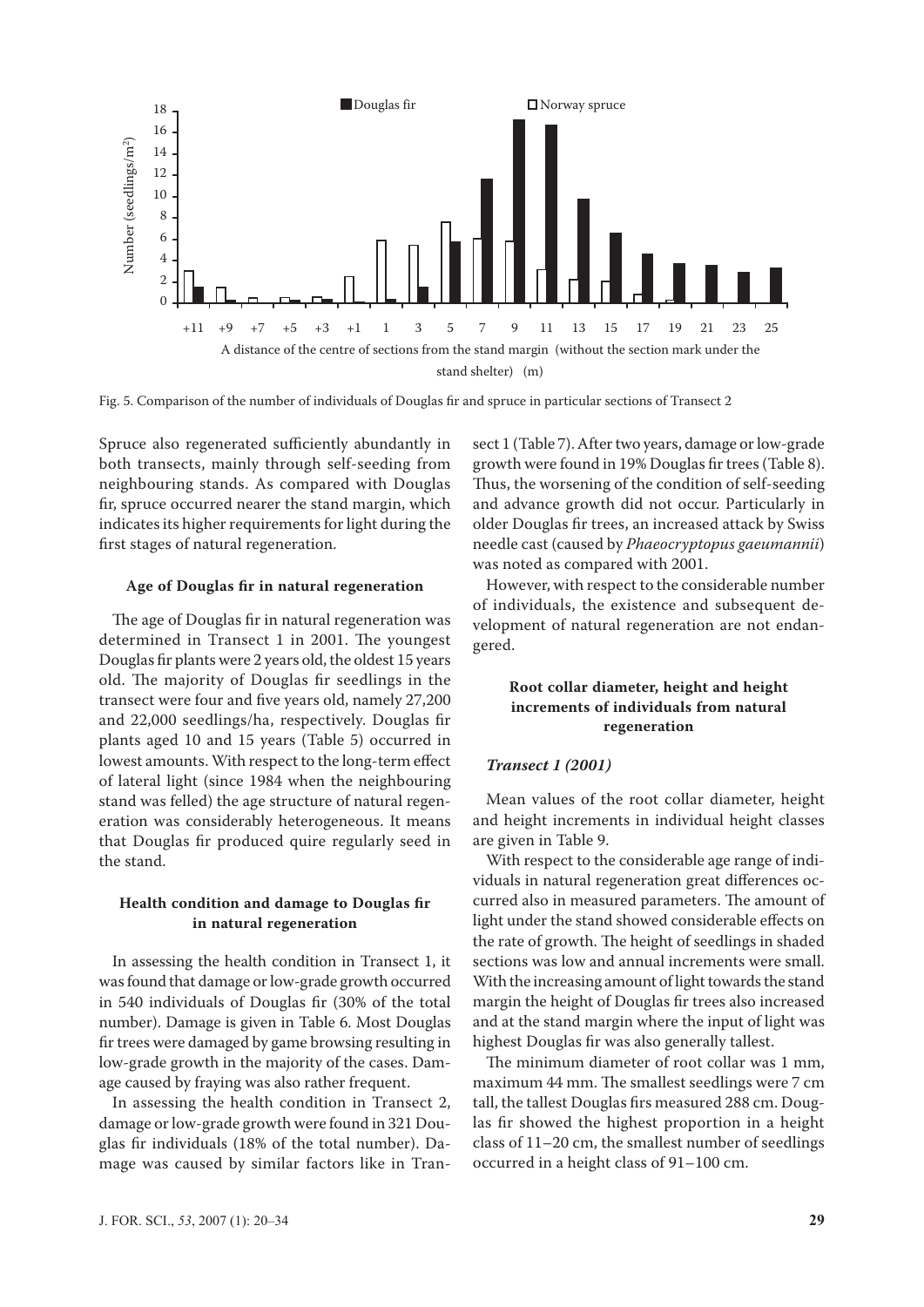| I<br>J<br>י<br>j<br>I         |  |
|-------------------------------|--|
| ļ<br>$\frac{1}{2}$            |  |
| i<br>1<br>1<br>1<br>i         |  |
| ١<br>$\frac{1}{2}$            |  |
| í<br>$\overline{\phantom{a}}$ |  |
| $\ddotsc$<br>ļ<br>ļ<br>י      |  |
| I                             |  |

|                   |       |                  |                                                   |           |                   |                          |   | $\binom{cm}{ }$    |   |                    |   |        |                    |                   | Total                                                                                                     |
|-------------------|-------|------------------|---------------------------------------------------|-----------|-------------------|--------------------------|---|--------------------|---|--------------------|---|--------|--------------------|-------------------|-----------------------------------------------------------------------------------------------------------|
| Age<br>years)     | $<10$ | $10 - 20$        | $21 - 30$                                         | $31 - 40$ | $41 - 50$         |                          |   |                    |   |                    |   |        |                    |                   | $51-60$ $61-70$ $71-80$ $81-90$ $91-100$ $101-110$ $111-120$ $121-200$ $201-300$ $>300$ (plants/transect) |
| $\mathbf{\Omega}$ | 3     | $\triangleright$ |                                                   |           |                   |                          |   |                    |   |                    |   |        |                    |                   | $\overline{10}$                                                                                           |
| 3                 | 49    |                  |                                                   | 3         |                   |                          |   |                    |   |                    |   |        |                    |                   | 153                                                                                                       |
|                   | 69    | $646$ $130$ $2$  | $\begin{array}{c} 57 \\ 81 \\ 366 \\ \end{array}$ | $50\,$    | $\overline{17}$   | $\sim$                   |   |                    |   |                    |   |        |                    |                   | 815                                                                                                       |
| S                 |       |                  |                                                   | 99        |                   | $\Box$                   | c |                    |   |                    |   |        |                    |                   | 661                                                                                                       |
| $\circ$           |       |                  |                                                   | 45        | $\frac{41}{32}$ 2 | 18                       | c |                    | 2 |                    | 2 |        |                    |                   | 135                                                                                                       |
| $\sim$            |       |                  |                                                   |           |                   | $\overline{\phantom{0}}$ | ഥ | $\scriptstyle\sim$ |   |                    |   |        |                    |                   | $\frac{16}{1}$                                                                                            |
| ${}^{\circ}$      |       |                  |                                                   |           |                   |                          | ξ | $\mathbf{\sim}$    |   | $\scriptstyle\sim$ | 2 |        |                    |                   | 14                                                                                                        |
| 9                 |       |                  |                                                   |           |                   |                          |   |                    |   |                    |   | с<br>J |                    |                   | 5                                                                                                         |
| $\overline{10}$   |       |                  |                                                   |           |                   |                          |   |                    |   |                    |   |        |                    |                   | 2                                                                                                         |
| $\Xi$             |       |                  |                                                   |           |                   |                          |   |                    |   |                    |   |        | $\scriptstyle\sim$ |                   | ৩                                                                                                         |
| 12                |       |                  |                                                   |           |                   |                          |   |                    |   |                    |   |        |                    | ത                 | െ                                                                                                         |
| 15                |       |                  |                                                   |           |                   |                          |   |                    |   |                    |   |        |                    | $\mathbf{\Omega}$ | 2                                                                                                         |
|                   |       |                  |                                                   |           |                   |                          |   |                    |   |                    |   |        |                    |                   |                                                                                                           |

Table 6. Damage to Douglas fir seedlings in transect 1 (2001)

| Type of damage    | Number of Douglas fir<br>seedlings/transect | % number |
|-------------------|---------------------------------------------|----------|
| Low-grade growth  | 309                                         | 16.9     |
| <b>Browsing</b>   | 152                                         | 8.3      |
| Fraying           | 7                                           | 0.4      |
| Dry leading shoot | 24                                          | 1.3      |
| Drying up         | 48                                          | 2.6      |
| Total             | 540                                         | 29.5     |

Table 7. Damage to Douglas fir seedlings in Transect 2 (2001)

| Type of damage    | Number of Douglas fir<br>seedlings/transect | % number         |
|-------------------|---------------------------------------------|------------------|
| Low-grade growth  | 236                                         | 13.3             |
| <b>Browsing</b>   | 18                                          | 1.0              |
| Fraying           | 2                                           | 0.1              |
| Dry leading shoot | 3                                           | 0.2 <sub>1</sub> |
| Drying up         | 62                                          | 3.5              |
| Total             | 321                                         | 18.1             |

Table 8. Damage to Douglas fir seedlings in Transect 2 (2003)

| Type of damage    | Number of Douglas fir<br>seedlings/transect | % number |
|-------------------|---------------------------------------------|----------|
| Low-grade growth  | 104                                         | 7.1      |
| <b>Browsing</b>   | 33                                          | 2.3      |
| Fraying           | $\mathfrak{D}$                              | 0.1      |
| Dry leading shoot | 2                                           | 0.1      |
| Drying up         | 137                                         | 9.4      |
| Total             | 278                                         | 19.0     |

In 1998–2001, height increment increased virtu ally in all height classes, marked increment being noted in 2001. In 2001, the largest mean height incre ment reached 43 cm in Douglas fir in a height class > 120 cm, the smallest increment was 3 cm in Doug las fir in a height class < 10 cm. Height increments in 1996 and 1997 which could be measured only in higher height classes, however, show that in 1998, a decrease in height increment occurred in measured Douglas fir. Douglas fir trees in a height class > 120 cm reached larger height increments in 1996 and 1997 than in the following three years 1998–2000.

## *Transect 2 (2003)*

Mean values of the root collar diameter, height and height increments in particular height classes are given in Table 10.

Site and light conditions in Transect 2 were similar like in Transect 1. The minimum diameter of root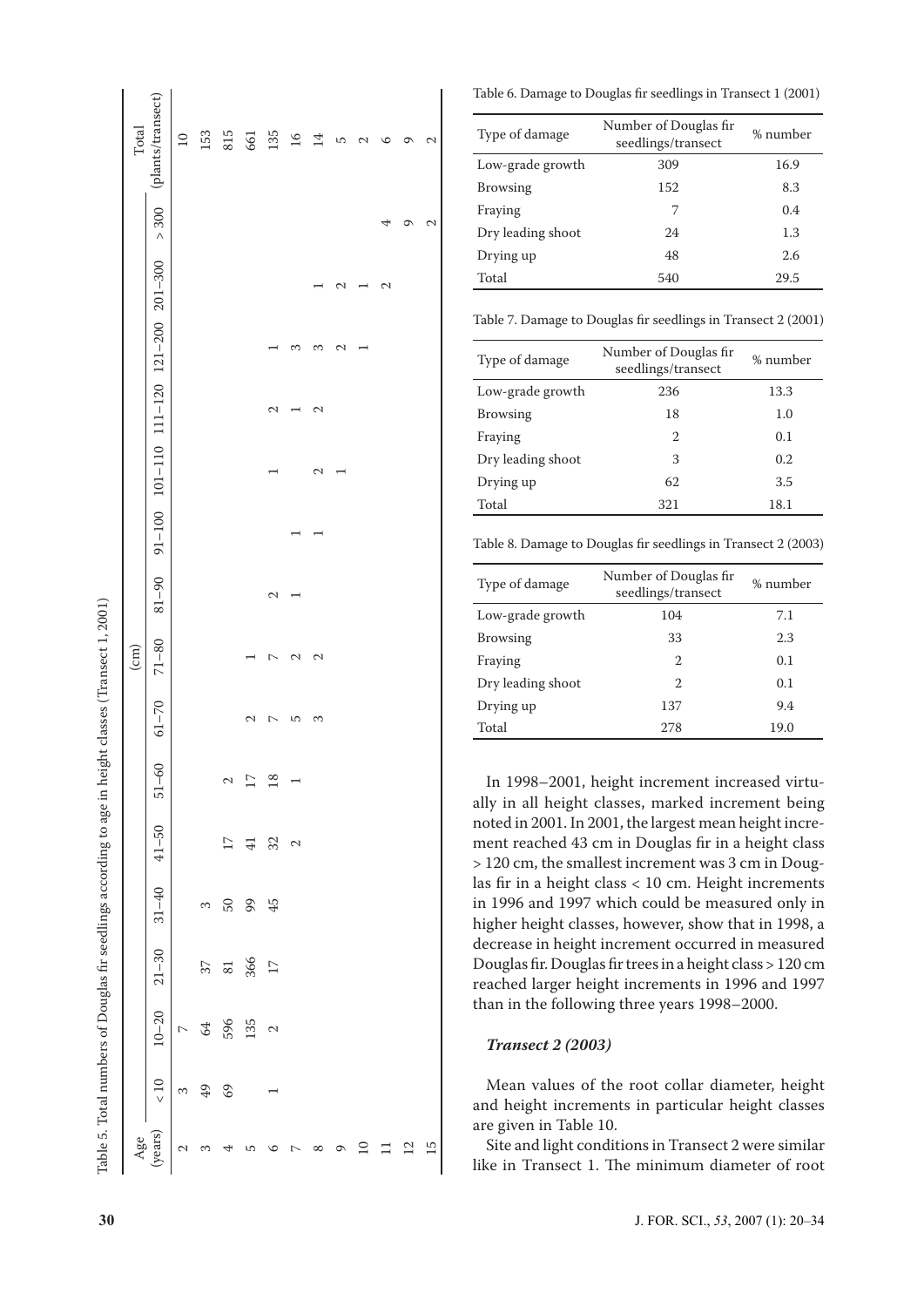|                  | Root collar   | Height |      |      |      | Increment (cm) |      |      |
|------------------|---------------|--------|------|------|------|----------------|------|------|
| Height class     | diameter (mm) | (cm)   | 1996 | 1997 | 1998 | 1999           | 2000 | 2001 |
| Less than 10 cm  | 1.9           | 8.7    |      |      |      | 1.6            | 1.8  | 2.8  |
| $11 - 20$ cm     | 3.4           | 17.3   |      |      | 1.9  | 1.8            | 2.1  | 5.3  |
| $21 - 30$ cm     | 4.8           | 26.8   |      |      | 2.9  | 3.3            | 3.1  | 8.6  |
| $31 - 40$ cm     | 5.7           | 37.5   |      |      | 3.1  | 5.9            | 6.3  | 13.2 |
| $41 - 50$ cm     | 6.4           | 47.5   |      |      | 4.1  | 7.2            | 8.2  | 17.8 |
| $51-60$ cm       | 7.5           | 56.7   |      |      | 6.1  | 8.7            | 10.2 | 19.3 |
| $61 - 70$ cm     | 9.3           | 66.7   |      | 7.0  | 7.4  | 10.8           | 11.0 | 18.9 |
| $71 - 80$ cm     | 10.3          | 76.1   |      | 8.3  | 7.2  | 9.9            | 11.9 | 23.8 |
| $81 - 120$ cm    | 15.8          | 104.9  |      | 11.3 | 11.3 | 12.8           | 14.6 | 29.8 |
| More than 120 cm | 27.5          | 204.9  | 26.0 | 26.4 | 18.8 | 19.8           | 23.9 | 42.7 |

Table 9. Mean values of the root collar diameter, height and height increments of Douglas fir seedlings in particular height classes (Transect 1, 2001)

collar was 1 mm, maximum 74 mm. The range of heights was also greater, namely from 5 to 512 cm. Most Douglas fir seedlings were noted in a height class 11–20 cm, the lowest number in a height class  $121 - 200$  cm.

The values mentioned above show that till 2001 mean annual height increments increased similarly like in Transect 1. After the great height increment in 2001 (maximum 47 cm in Douglas fir of a height class > 120 cm) a decrease followed in the majority of height classes in 2002. In height classes 81–120 cm and > 120 cm, a decrease in the Douglas fir height increment continued also in 2003.

The causes of the great height increment in both transects in 2001 were not explained demonstrably although the effects of climatic factors are possible. The year 2001 was more humid and cooler as compared with previous two years. The following decrease in 2002 was not obviously affected by climatic factors (2002 was more humid and warmer than 2001) but probably by increasing requirements of the growing up natural regeneration for light.

As for height increment, Douglas fir mostly exceeds spruce in the stage of self-seeding and advance growth although the highest number of Douglas fir seedlings occurred in a height class 11–20 cm (44%) and the highest number of spruce seedlings occurred in a height class 21–30 cm (38%). In the general assessment of natural regeneration Douglas fir takes the position of the main species on a major part of the area. It is necessary to note that spruce does not show its climatic optimum under conditions of TFD Hůrky and its natural regeneration is markedly limited by the amount of precipitation.

## **Discussion and conclusion**

The results of research carried out in the forest type group 3K in Hůrky Training Forest District show one of the possibilities of natural regeneration of Douglas fir under its parent stand when comparing these results with older literature. However, HOFMAN (1964), who reported possibilities of natu-

Table 10. Mean values of the root collar diameter, height and height increments of Douglas fir seedlings in particular height classes (Transect 2, 2003)

|                  | Root collar   | Height |      |      |      | Increment (cm) |      |      |
|------------------|---------------|--------|------|------|------|----------------|------|------|
| Height class     | diameter (mm) | (cm)   | 1998 | 1999 | 2000 | 2001           | 2002 | 2003 |
| Less than 10 cm  | 1.1           | 7.9    |      |      |      |                | 1.9  | 2.8  |
| $11 - 20$ cm     | 3.0           | 17.7   |      |      | 3.0  | 3.5            | 3.3  | 3.7  |
| $21 - 30$ cm     | 4.3           | 26.5   |      |      | 4.4  | 5.2            | 3.7  | 5.1  |
| $31 - 40$ cm     | 5.3           | 35.5   |      | 4.6  | 5.3  | 6.7            | 4.7  | 6.2  |
| $41 - 50$ cm     | 6.1           | 46.7   | 3.7  | 4.8  | 6.7  | 8.5            | 6.9  | 8.5  |
| $51-60$ cm       | 7.5           | 55.8   | 5.4  | 6.0  | 7.9  | 9.8            | 7.9  | 9.1  |
| $61 - 70$ cm     | 8.3           | 65.1   | 5.8  | 6.6  | 11.3 | 10.9           | 11.4 | 11.5 |
| $71 - 80$ cm     | 8.1           | 75.9   | 7.5  | 9.6  | 11.1 | 12.2           | 11.0 | 11.3 |
| $81 - 120$ cm    | 10.6          | 94.8   | 7.5  | 10.9 | 12.7 | 21.5           | 15.7 | 13.8 |
| More than 120 cm | 35.6          | 248.2  | 21.8 | 27.6 | 28.8 | 47.3           | 31.6 | 19.8 |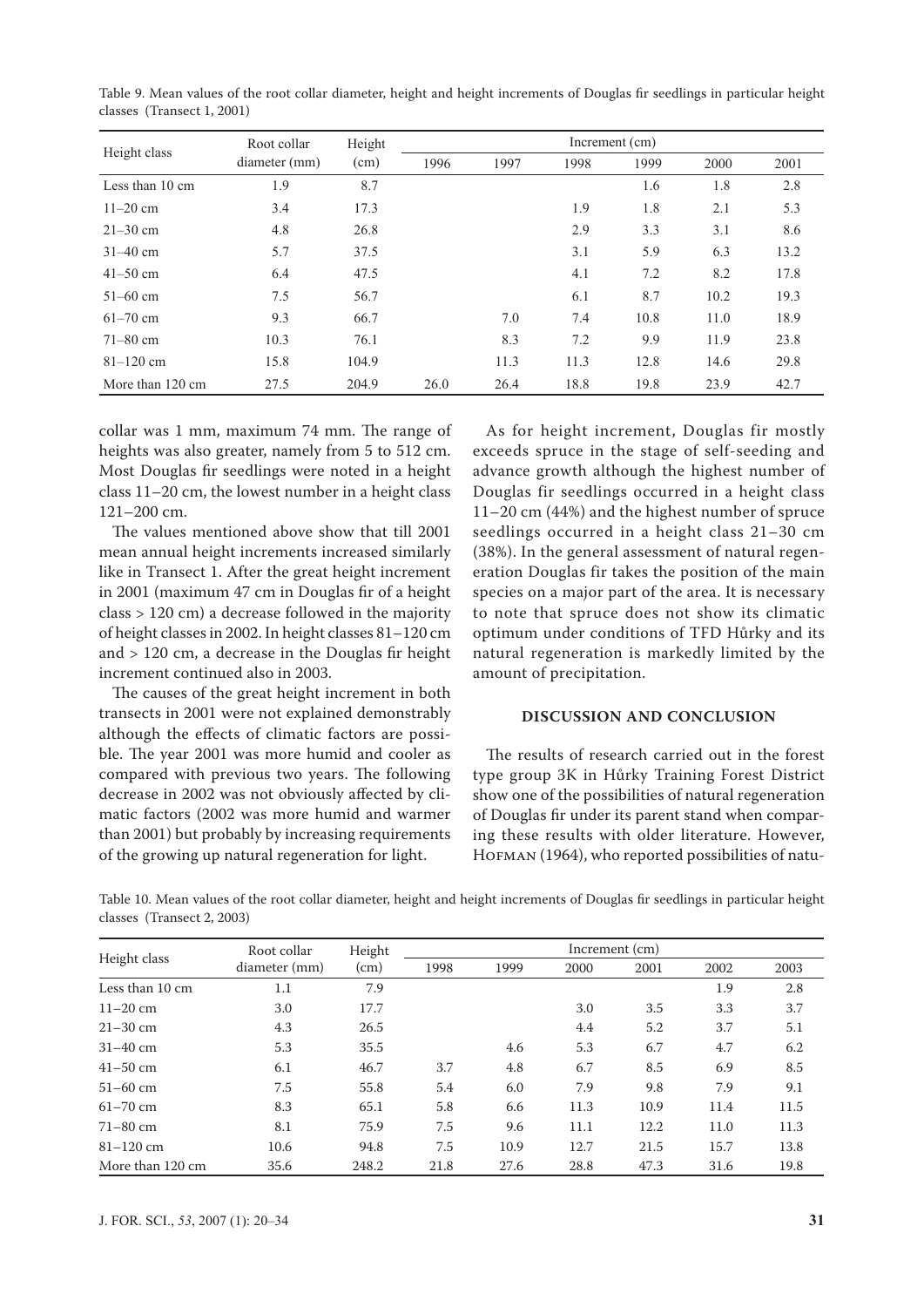ral regeneration under conditions of the Czech Republic, stated that "we can find self-seeding under the actual stand of Douglas fir only scarcely". The author ascribed this situation to the high density of stands and recommended regeneration next to the actual Douglas fir stand as a more simple method of natural regeneration.

Under similar conditions of the forest type group 3K, Kinský and Šika (1987) found successful natural regeneration of Douglas fir at the mean density of 400–5,000 trees/ha, i.e. considerably smaller density than that found in Stand 12C7, Hůrky Training Forest District. According to findings of these authors, Douglas fir regenerates with difficulty under a closed stand and the self-seeding soon dies due to shading and root competition of the parent stand. They found the successful regeneration of Douglas fir under heliophilous species (larch and pine) in a mixed stand with Douglas fir. The height increment of Douglas fir natural regeneration reached 20–70 cm at an age of about 10 years. Under conditions of Hůrky Training Forest District, height increments were smaller. The smaller height increments can be caused by various climatic conditions in particular years and the height increment is also affected by the amount of light which can penetrate into the Douglas fir regeneration under the parent stand.

Malinová (2003) found the high density of natural regeneration in Douglas fir (19,500 plants/ ha and 66,700 plants/ha) in the forest type group 4K. Similarly like in Hůrky Training Forest District, natural regeneration was affected there by the amount of light and small competition of forest weeds.

ŠINDELÁŘ and BERAN (2004) reported the cases of Douglas fir natural regeneration in stands where the intentional conditions for natural regeneration were not prepared. According to these authors, natural regeneration of Douglas fir as well as of other species can be supported by the adjustment of crown cover and suitable site/soil preparation.

It is possible to conclude that recent experience shows the potential of Douglas fir for natural regeneration particularly on acid sites. These findings can be a contribution to a broader discussion on the suitability or unsuitability of using introduced species in forest stands. However, there arises a new question about the risk of replacing indigenous species by Douglas fir within natural regeneration at some sites. In this respect, research into and proposals of optimum stand mixtures with Douglas fir are always topical in order to utilize the high production potential of Douglas fir and not to disturb the ecological stability of forest ecosystem.

Natural regeneration of each species demonstrates its viability and the potential of self-reproduction under conditions of its occurrence. In Douglas fir, an introduced species, this phenomenon can be considered to be one of the indicators of a possibility of using the species under conditions of Hůrky TFD and generally under conditions of acid sites of uplands of the Czech Republic. In the stand where the study was carried out, natural regeneration of Douglas fir occurred spontaneously without any intentional interventions to ensure the regeneration. Thanks to this fact it is also possible to observe the competitiveness of Douglas fir as compared with other "domestic" species. This comparison could be carried out considering the high number of individuals in natural regeneration particularly with spruce, however, spruce cannot be considered to be a "domestic" species in climatic conditions of the 3rd forest vegetation zone. Species that are autochthonous on these sites, i.e. mainly sessile oak and Scots pine, occurred only sporadically in natural regeneration.

In stand 12C7, it was natural regeneration originating due to cutting down a neighbouring stand using clear felling – a simple border cutting. Thus, lateral light from the north penetrated into the stand predominated by Douglas fir. At the stand margin, abundant natural regeneration particularly of Douglas fir and spruce appeared. This regeneration procedure is quite simple and safe because natural regeneration occurred along the whole length of the stand margin (ca 100 m) reaching 20–25 m to the stand interior. Douglas fir predominated over the other species due to its vitality and growth. In the stand margin, the proportion of spruce was also quite high being, however, a little lower than that of Douglas fir. Moreover, after dry summer in 2003, a considerable number of spruce individuals (48%) in natural regeneration died. The highest density of Douglas fir natural regeneration was found 10–14 m from the stand margin. Towards the stand interior, the regeneration density decreased with respect to the lack of light. The regeneration density decreased also towards the parent stand margin with the higher amount of light where the greater competition of forest weeds and spruce can be the cause. In some places, however, self-reduction in the number of growing Douglas fir plants plays its role. From the aspect of light requirements for the germination of seeds and the growth of seedlings in the first years Douglas fir appears to be a modest species tolerating even rather considerable shading, namely higher than spruce. In deep shading 20 and more metres from the stand margin, Douglas fir seedlings oc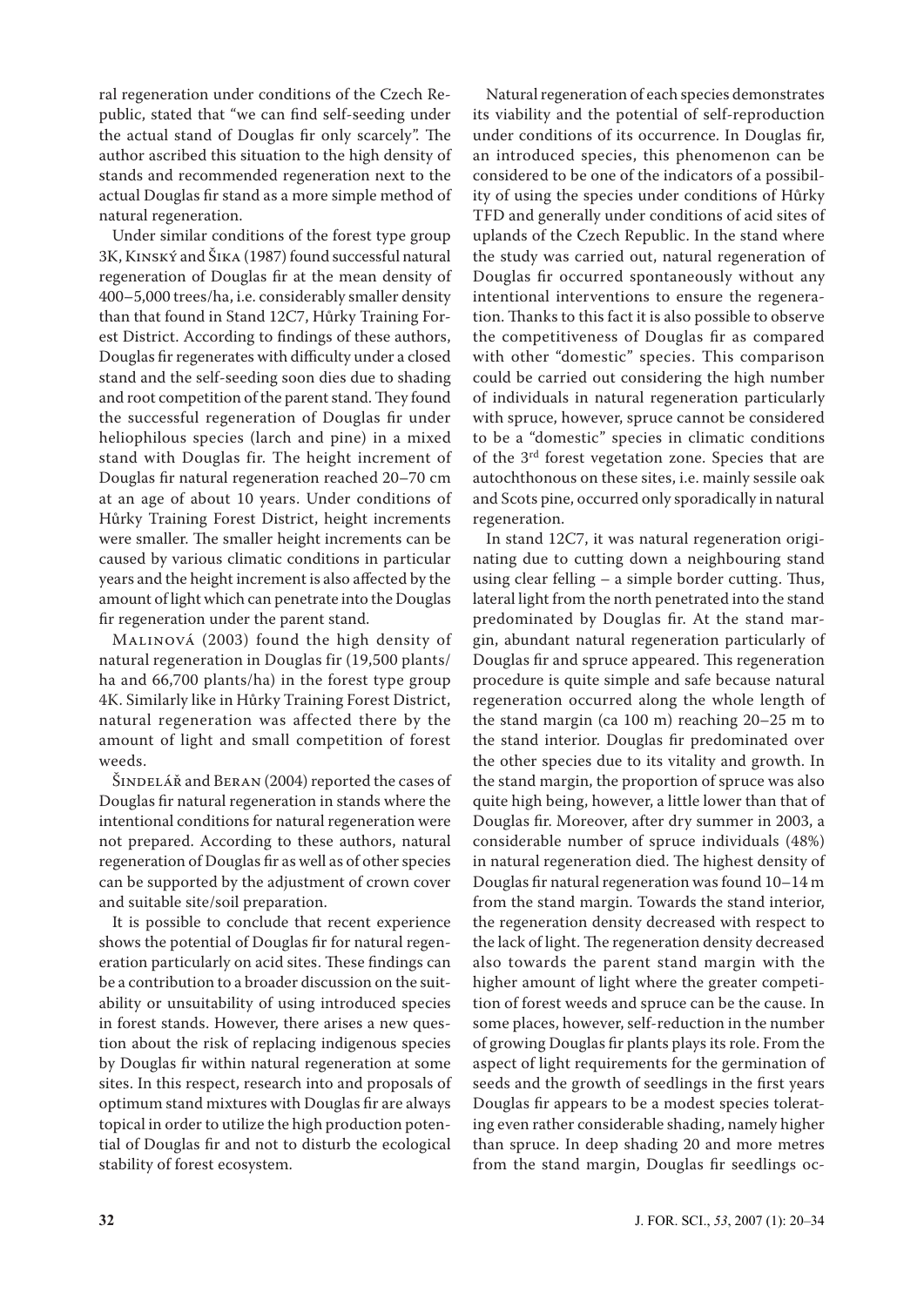curred, however, they died already during the first growing season.

For the further growth of self-seeding and advance regeneration Douglas fir requires more light as evident from the height and height increments of the species near the stand margin or right under the margin. Deeper under the stand, not only the density of natural regeneration but also its height decreased. At a depth of 12–25 m from the stand margin, Douglas fir seedlings survived but their height increments were low. Effects of shading by the parent stand on the density and height of regeneration showed less markedly in the stand than the effect of lateral light. However, in a stand with more open canopy natural regeneration was detected even at a greater distance from the stand margin (even 26 m).

On the basis of our findings it is possible to state and recommend:

- Natural regeneration of Douglas fir under the northern stand margin is simple and sure in acid sites poor in nutrients and with the small competition of forest weeds.
- It is possible to recommend regeneration by border felling with the procedure of regeneration from the north. Traditional border cutting with an outer margin up to 20 m in width and shaded inner margin within a depth of 30 m is optimal. The outer margin of border felling can be reforested by soil-improving and reinforcing species (e.g. beech). At the same time, it is possible to expect natural regeneration of Douglas fir through lateral self-seeding. Of course, it is supposed that there is a sufficient proportion of Douglas fir of suitable provenance and a site without a risk of heavy weed infestation.
- To ensure the timely release of natural regeneration in the inner margin of border cutting it should be carried out at the height of advance regeneration about 1 m. Later release means losses through the retardation of height increment and higher risk of damage to the young stand by logging operations.
- To preserve admixed spruce as a subordinate species for its nurse function during decreasing the density of advance regeneration, however, at the high stand density its precocious death occurs due to Douglas fir competition or in consequence of drought.
- Beech is a valuable admixed species in a Douglas fir stand for its soil-improving and nurse function. It is necessary to support sporadic beech trees in a stand.
- Fraying done by roe deer is the most important biotic factor causing damage to future Douglas fir crop trees.
- As for abiotic factors, the lack of light and in dry years also the lack of moisture under the stand reduce the number of seedlings.

On the basis of the above-mentioned findings it is evident that Douglas fir shows a very good potential of natural regeneration under the parent stand on this site. The northern margin of the stand ensures favourable microclimatic conditions, mainly sufficient moisture for the germination of Douglas fir seed and the subsequent growth of seedlings even in upland regions rather poor in precipitation. The number of individuals in natural regeneration highly exceeded other species and their vitality was good. The density of regeneration was high and evenly distributed throughout the stand area. At timely releasing successful regeneration can be ensured.

#### **R e f e r e n c e s**

- Hofman J., 1964. Pěstování douglasky. Praha, SZN: 253.
- Kinský V., Šika A., 1987. Možnosti přirozené obnovy douglasky tisolisté. Lesnická práce, *66*: 393–399.
- KOHNLE U., 2001. USA: Wald und Forstverwaltung. AFZ, *17*: 884–889.
- KOLEKTIV, 2005. Zpráva o stavu lesa a lesního hospodářství České republiky – stav k 31. 12. 2004. Praha, MZe ČR: 108.
- Malinová R., 2003. Přirozená obnova douglasky tisolisté na ŠLP Křtiny. [Diplomová práce.] Brno, MZLU: 57.
- RIEHL H., 2000. Zum Waldbau der Douglasie im Nordwestdeutschland. Forst und Holz, *55*: 714–718.
- Šika A., Vinš B., 1978. Růst douglasky v lesních porostech ČSR. [Závěrečná zpráva.] Jíloviště-Strnady, VÚLHM: 62.
- ŠIKA A., 1988. Zhodnocení výzkumných provenienčních ploch s douglaskou tisolistou. [Závěrečná zpráva.] Jíloviště- -Strnady, VÚLHM: 65.
- Šindelář J., 2003. Aktuální problémy a možnosti pěstování douglasky tisolisté. Lesnická práce, *82*: 14–16.
- Šindelář J., Beran F., 2004. K některým aktuálním problémům pěstování douglasky tisolisté (orientační studie). VÚLHM, Lesnický průvodce 3/2004: 34.
- Úradníček L., Chmelař J., 1995. Dendrologie lesnická – 1. část, Jehličnany. [Skriptum.] Brno, MZLU: 97.
- Wolf J., 1998. Jak rostl nejstarší porost douglasky u Písku. Lesnická práce, *77*: 182–185.

Received for publication May 24, 2006 Accepted after corrections June 23, 2006